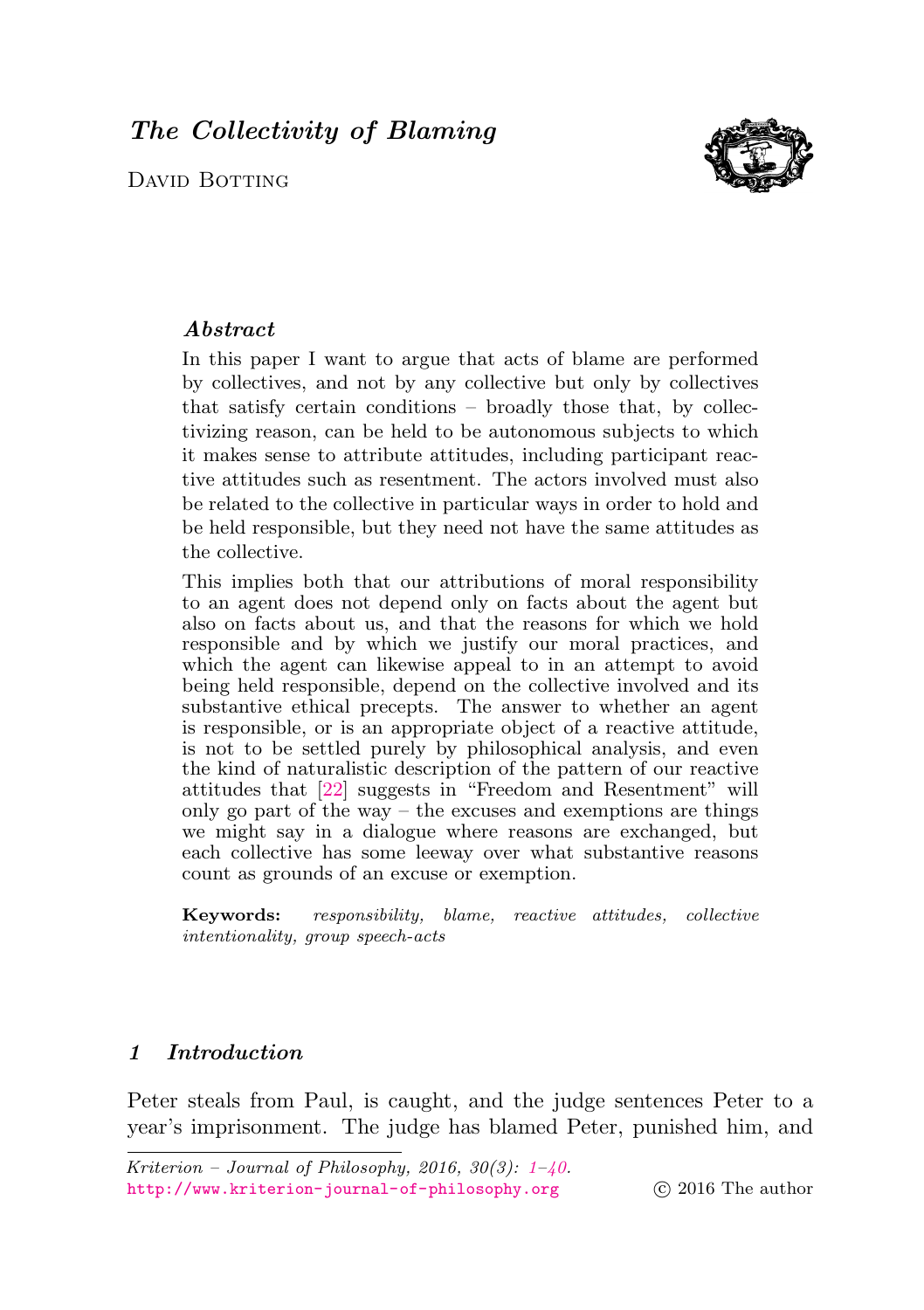we can say that his doing this counts as the community blaming and punishing Peter, for the judge is authorized to act on behalf of the community in these matters. We can agree to this even if, motivated perhaps by hard determinist intuitions, we do not think that Peter is morally responsible and consequently not subject to a specifically *moral* form of blame. I will be concerned in this paper with genuine cases of moral responsibility, but to do that I need to explain where exactly the moral dimension enters into our moral practices and what it is needed for, and to do that I need to describe the cases where it is absent.

<span id="page-1-0"></span>An incompatibilist will believe that Peter is not morally responsible and that our blaming Peter is not morally justified if his actions were determined. A hard determinist will believe further that Peter's actions are determined, and conclude that Peter is not morally responsible, and in fact that all moral concepts are empty, having no instances. It is not impossible (although it would be unusual) for such an incompatibilist to accept in part the kind of compatibilist view urged by Smart and Schlick that justifies our practices of blame and punishment instrumentally on the grounds of their deterrent effect and general usefulness. But the incompatibilist, even one who accepts this instrumental kind of justification to be valid, can still insist that this is not generally how we justify, because generally we do not conceive of blame fundamentally as regulation and management of social behaviour but take it to have a moral weight over and above its usefulness, and to require a correspondingly moral justification; he is likely to say also that if we look at what we offer in the way of justifying our moral practices, as a matter of empirical fact what we will find is that our justifications do concern themselves with moral considerations and that considerations of utility would be seen to be inappropriate or changing the subject. If we blame without conceiving of our blame in this particular way, then this is not to count as a case of moral blame. The kind of compatibilist who takes instrumental justification to be all there is cannot accept any genuine cases of moral blame, and attempts to morally blame would involve such a blamer in a pragmatic inconsistency. Not all compatibilists are like this, though, and some would agree with the incompatibilist that moral responsibility requires free will but provide an account of free will intended to be consistent with determinism without adjuring any conceptual revision upon us, yet still strong enough to ground those concepts, e.g., of moral  $r$ esponsibility.<sup>[1](#page-31-0)</sup> If this succeeds, both some compatibilists and incompatibilists can be committed to there being such a dimension, while both hard determinists and Schlickian compatibilists are committed to there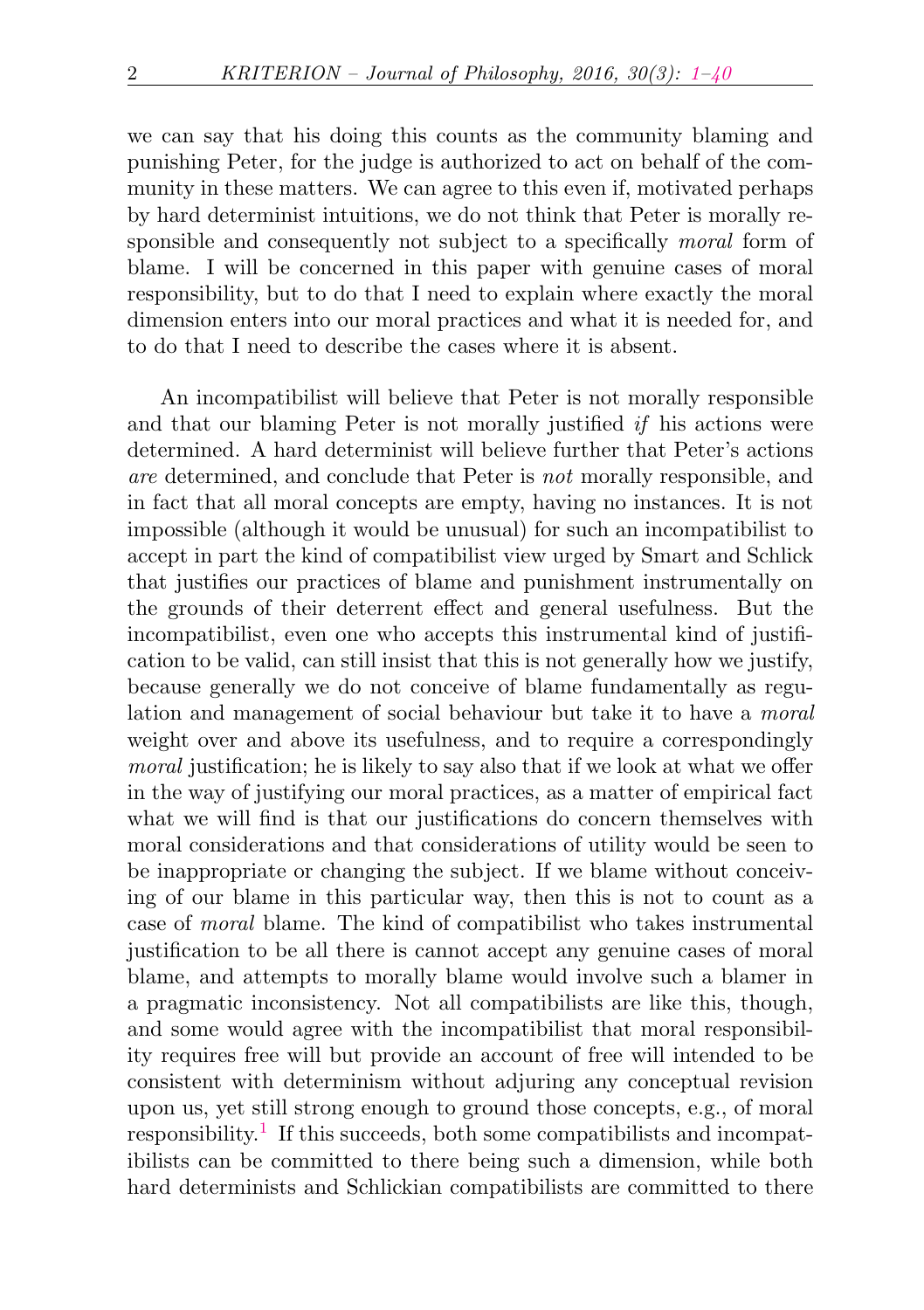not being such a dimension.

I have explained how the moral dimension enters into our moral practices and what it is needed for: to be engaged in and see oneself as engaged in a moral practice commits one to a conception of blame where it has moral weight beyond its usefulness, and this is reflected in our second-order practices of justifying those first-order practices and our moral discourse in general, which involves the exchange of moral reasons and not just instrumental reasons. One could not knowingly reject this conception and still see oneself as doing the same kind of thing; it is possible that we may still do the same things, but we could not conceive of what we are doing in the same way without pragmatic inconsistency.

I am going to labour this important point, because it is important to the kind of inquiry I am engaged in: the guiding intuition is that we take our practices of blame to have moral weight, and even if we are wrong about this, we would be acting inconsistently if we attempted to blame – conceiving blame here as we customarily conceive of  $it$  – while not believing our blame to be morally justifiable and for the person we blame not to deserve that blame. When we attempt moral blame, a fortiori we are committed to a certain conception of moral blame and of moral responsibility, whether we are aware of it, or are able to formulate or articulate it, or not. This is not a conceptual inconsistency and I am not engaged in a conceptual inquiry or analysis, except incidentally. The question is not whether determinism and moral responsibility are compatible concepts, but the pragmatic consistency of holding two views simultaneously.

However, although I will come back to the problem of free will later in the paper, it is not my primary concern here, which is rather to answer the question: seeing that moral practices are acts carried out in and by communities, what must the community be like in order to be justified in carrying out these practices? What does the conception of responsibility presupposed in these practices require of its practitioners so that they may practice without pragmatic inconsistency or performative contradiction? Let us pose the question more specifically: how does the judge's authority have moral weight, and how might it fail to carry this weight?

If social regulation were all there was to it, there would be no moral weight and there would be nothing more to the matter than the legal powers that have been distributed into various authorities — the judge's power to blame and punish, and represent the community as he does so, is given him by the legal system. Indeed, even when social regulation is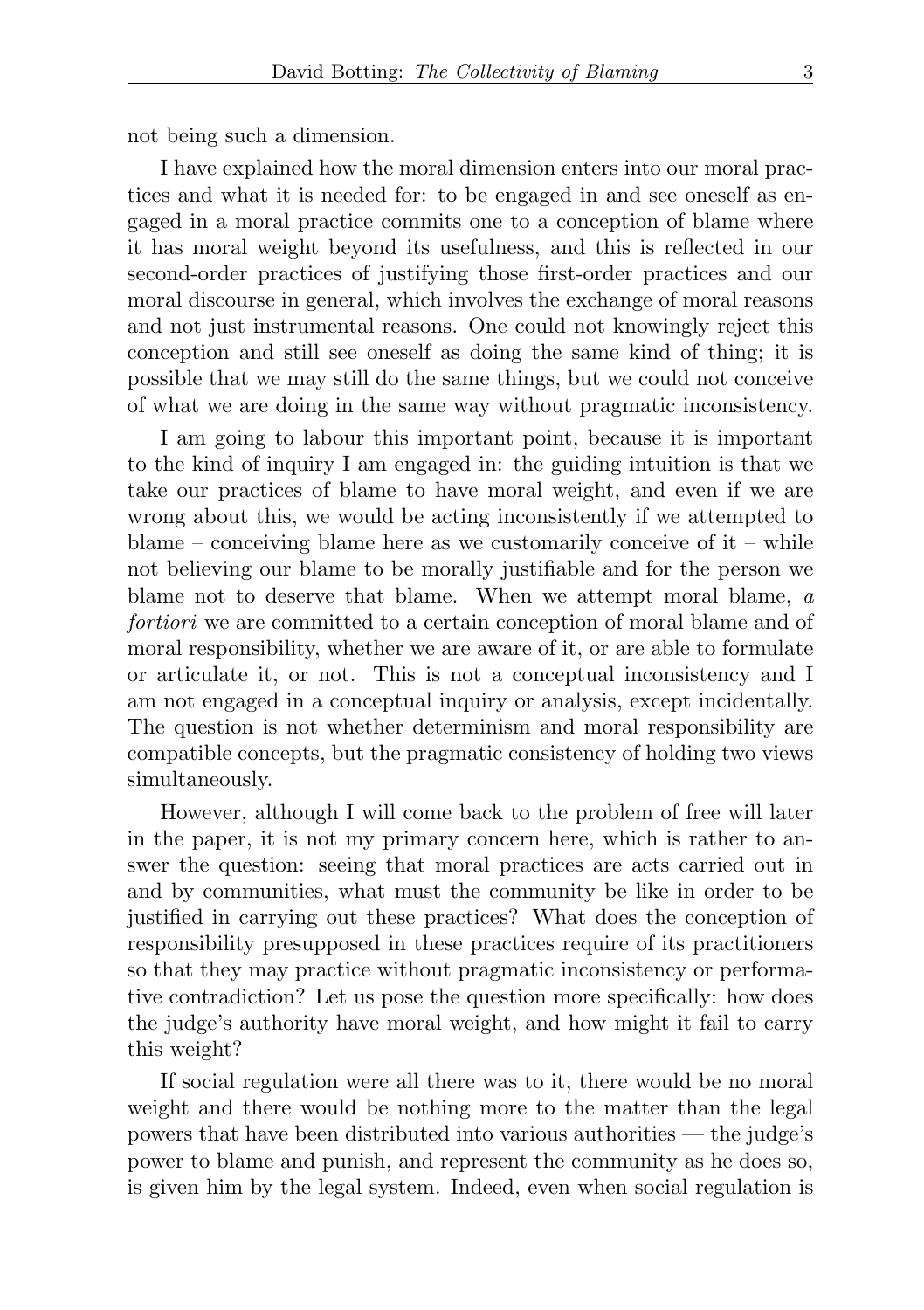not all there is to it authority of this kind has this kind of backing. We must distinguish then between the authority that is invested in the judge in the form of his legal powers and responsibilities, and the distinctively moral authority he has in virtue of the community being a certain way such that the community has the authority to issue moral demands to its members, which is to say, in virtue of the community being characterizable as a moral community. In principle, it is quite possible to object that a judge lacks the moral authority to pass judgment in a particular case without saying that he is in any way abusing his legal powers when he does so.

In a sense Paul also acts on behalf of the community, for although the reactive attitude he holds towards Peter is a participant reactive attitude, Paul's reasons are agent-neutral though relative to the moral community whose norms Peter is deemed to have violated. That is to say, Paul believes that the reasons he has would generalise to cover any relevantly similar situation; this is just part of the phenomenology of those attitudes we count as moral. So another question is: how must Paul be related to Peter, and to the community? And as for Peter, how must he be related to this community in order to be held morally accountable to it? To what extent does his personal belief in the community's values (or lack thereof) or enculturation in the values of a different community, excuse him?

I want to show what kind of obligations these three persons have to each other and to the community, and gradually refine the conditions that the community must satisfy for these obligations to have force, that is to say, to define the kind of collective that the community must be in order to be a moral community. According to reactive attitudes theory, when moral blame (in the form of holding – but not necessarily express $ing - a$  reactive attitude) is appropriate the agent blamed is morally responsible, and the blame gets its force and its backwards-looking char-acter because it expresses reactive attitudes. This is largely true,<sup>[2](#page-31-1)</sup> except that I argue that blame is a collective act and it is a collective reactive attitude that the act expresses; the community must be constituted in such a way that it makes sense to treat it as an intentional subject and attribute resentment to it.

<span id="page-3-0"></span>One of my main claims is that, because of the way that the attitudes we can attribute to collectives supervene on those of the members of the collective, there can be cases where the agent is morally responsible and yet is not blamed, for the community can be said to blame the agent – or perhaps we might say that it has an obligation or commitment to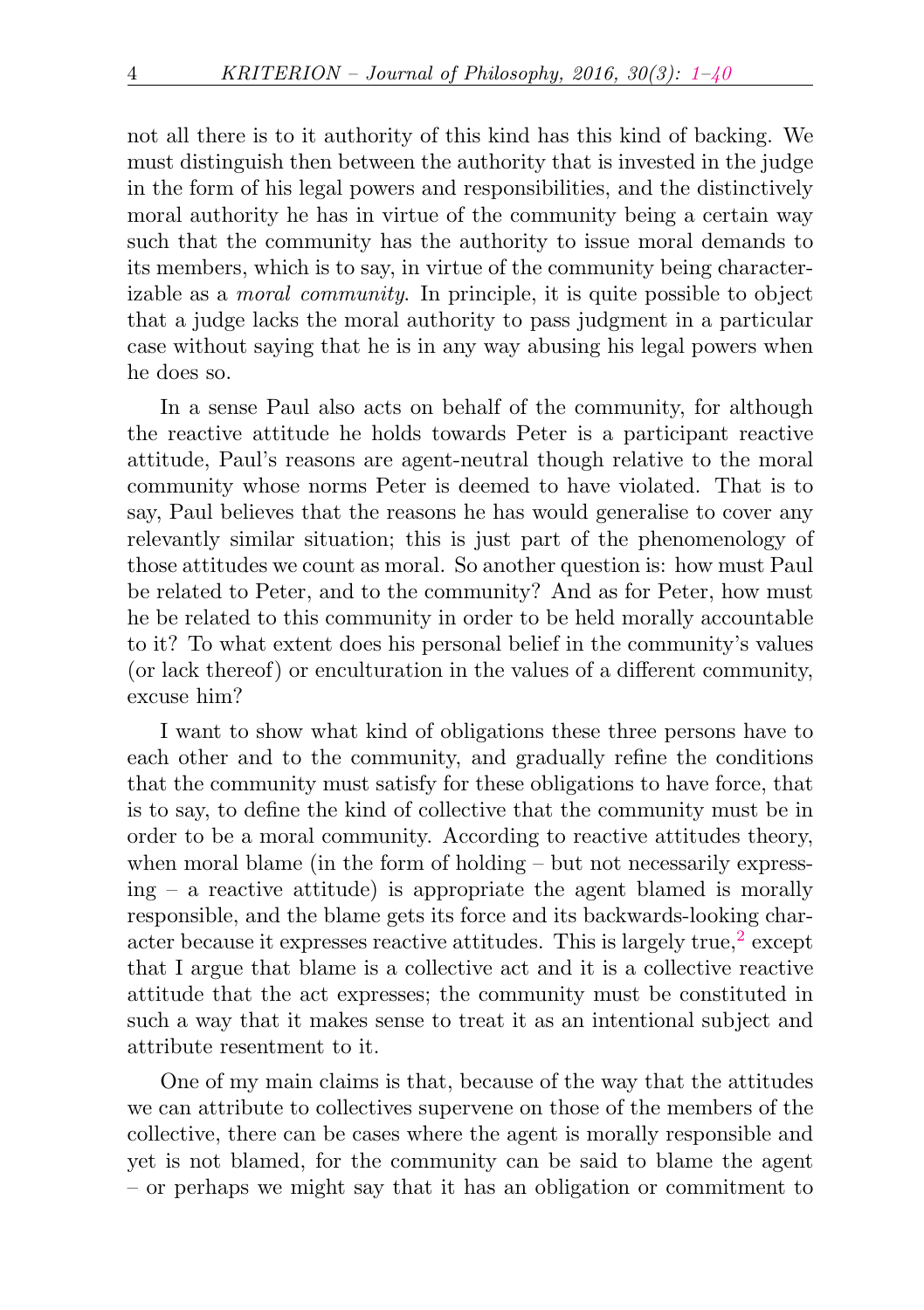blame the agent – even when no member of the community blames the agent, or feels a reactive attitude towards him, or judges that a reactive attitude would be an apt response. I think that it is because there is an air of paradox in this that we have many of the intuitions that we do, especially when we worry over whether we have the moral authority or standing to hold an agent responsible; many of those intuitions appear in a different light when the blamer takes the viewpoint of the community and takes his blaming behaviour to be, in some degree at least, on the community's behalf.

### 2 The Judge

### 2.1 The basis of moral authority

One thing that must be true is that the judge has the standing to pass sentence, because he is authorized to do so by the community. It will be his job to adjudicate on questions of law, that is to say, to ensure that the rules of procedure for conducting a trial of this kind have been observed. When this is so, the verdict of the court (whether the judge's in the case of a non-jury trial or the jury's in the case of a jury trial) is binding. He blames Peter, and punishes him; when one with authority blames, this counts as the community blaming.

Note, though, that the judge does not necessarily have any feeling of moral indignation towards Peter, or even necessarily believe that Peter has done something morally wrong. He may believe that the crime Peter committed should not be considered a crime, or as a less serious crime; it may even be something that the judge himself has done on occasion. Rather, Peter's guilt comes down to this: when presented with the opportunity to give reasons that would have exonerated him or mitigated punishment (assuming procedure is correctly followed), he failed to do so, either by giving no reasons at all or by giving reasons that were not deemed acceptable. The community was obliged to give Peter that opportunity, and Peter was obliged to give reasons. Because Peter lacked a winning strategy in the dialogical exchange of reasons, he was found guilty. Had Peter not been presented with the opportunity to present reasons, then the verdict would not be morally justified, binding or have any moral weight.

How does the judge get his moral authority? It is implausible that one need to satisfy such stringent demands as for legal authority in order to have the moral authority to blame. Paul, for instance, will blame Peter by feeling resentment towards him, and these feelings will gener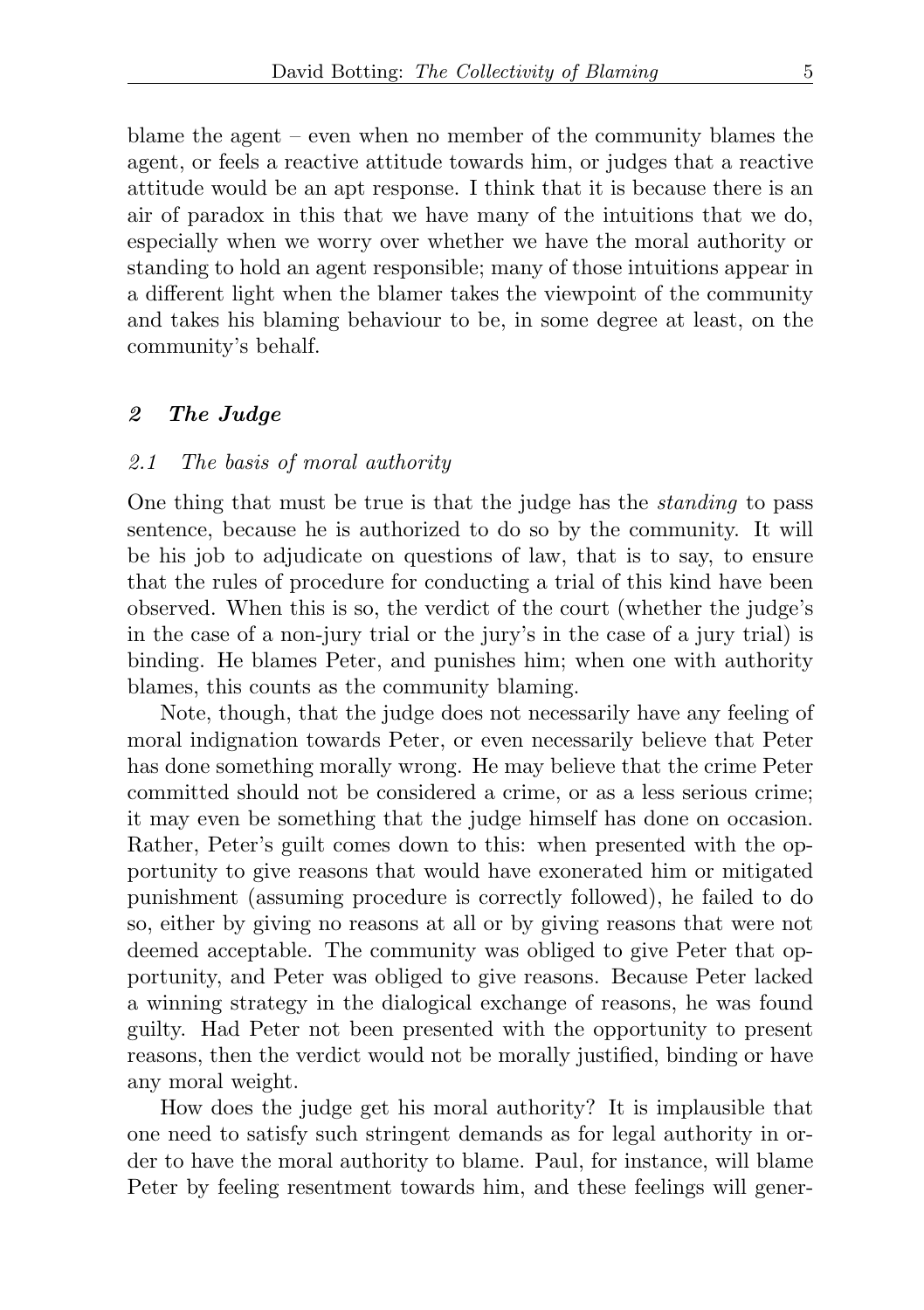ally, at least, be appropriate. [\[22,](#page-37-0) 7-10] describes various excuses and exemptions that would be considered appropriate reasons for modifying reactive attitudes, but in the absence of these it seems that Paul, at least, appropriately blames Peter and has the standing to do so. It seems also that it would be appropriate for other members of the community to feel indignation towards Peter.[3](#page-31-2)

<span id="page-5-0"></span>Standing and moral authority, then, can have a much more informal basis than legal authority. On Tuomela's account, there must obtain the right social and normative circumstances, as given by formal and informal rules, underpinned by "general constitutive rules concerning the purposes and functions of the collective" and "proper social norms specifying his social roles" [\[23,](#page-38-0) 8]. We can say that when one with authority blames (although not only then), the community has a reactive attitude, and the blame expresses this attitude.

# 2.2 Supervenience, dialogical commitments, and the autonomy of collectives

How does it make sense to attribute the community with a reactive attitude? Doesn't this amount to treating the community as an autonomous, intentional subject? Yes, it does, but the autonomy in question is of a weak kind because the attitudes of the collective supervene on – and can be given a (possibly very complex) analysis in terms of – the attitudes of the members of the collective. The analysis involved here may not be of a straightforward kind, such as every member of the collective believing  $p$  making it the case that the collective believes  $p$ . On the contrary, it is quite possible for the collective to believe  $not-p$  when every member of the collective believes  $p$ , or for the collective to believe  $p$  when every member of the collective believes not-p.<sup>[4](#page-32-0)</sup>

<span id="page-5-1"></span>We have already seen this in the case of the judge. The judge, I said, ensures that procedure is correctly followed. Think of this procedure like a rule of inference. Given that certain premises are agreed to hold (i.e., that the case presented reaches a certain stipulated standard of proof), and given that the rule of inference has been agreed to be normative, the result is obtained by applying the rule of inference to the premises; this is referred to as meeting the burden of proof. This is a premise-based procedure, and there are cases where the result of following this procedure conflicts with what the members of the collective (say, the jury) believe. Every member of the jury may believe that the accused is guilty yet still rightly consider "not guilty" to be the correct verdict. This is because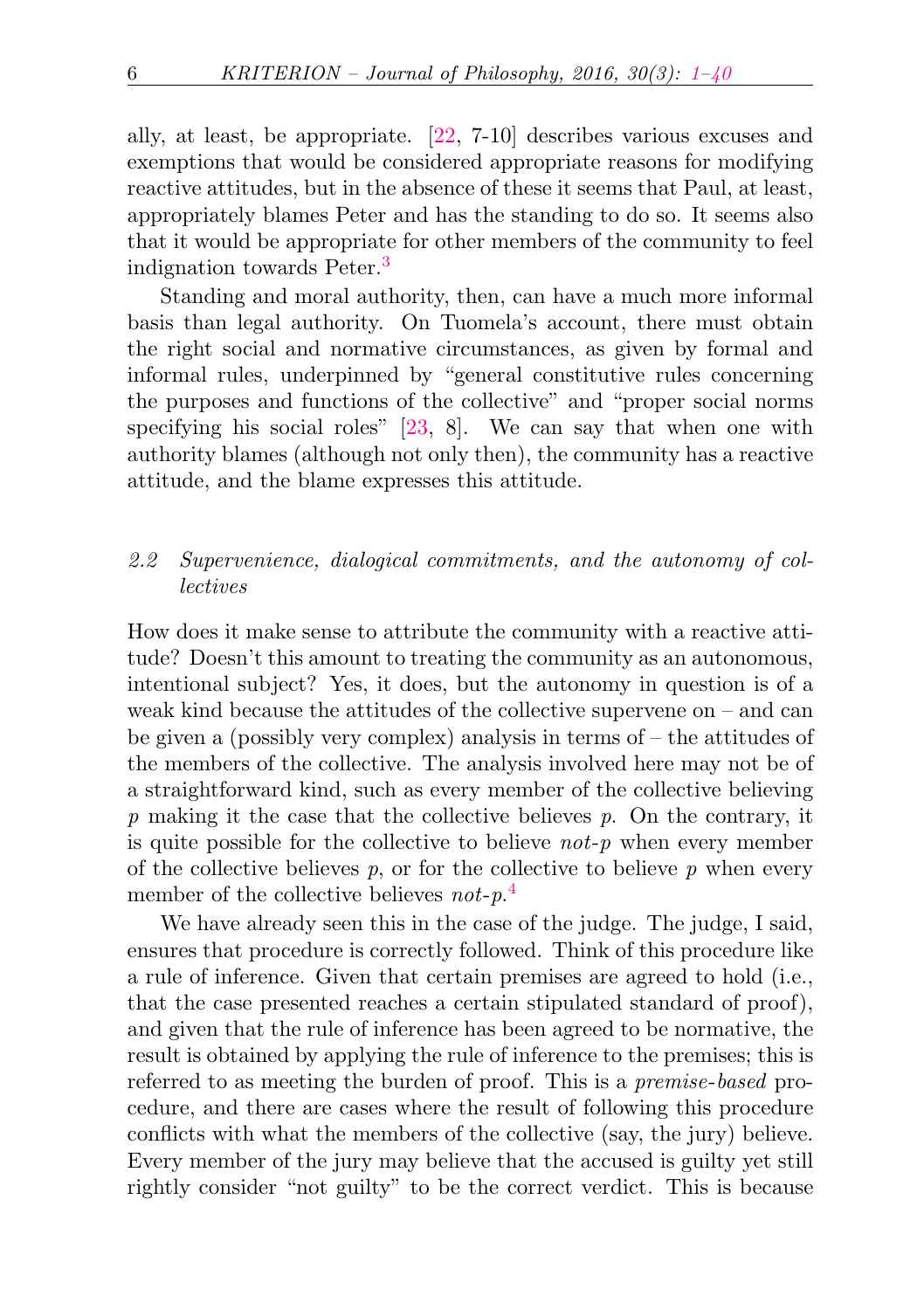the collective chooses to "collectivize reason" rather than suffer the radical discontinuities that can occur, for instance, in cases of discursive dilemmas. Instead of supervening on members' beliefs about whether Peter is guilty, the group's verdict about whether Peter is guilty is based on the members' beliefs about things like whether Peter performed the act, knew what he was doing, etc., and that if these conditions are satisfied Peter should be found guilty. If they accept this last as a valid rule, then the procedure to ensure group rationality is to take some function of their beliefs that these conditions are satisfied depending on the standard of proof required, e.g., a majority or unanimous vote, and to apply the rule [\[12,](#page-37-1) 95-99]. [\[19\]](#page-37-2) calls this a premise-based procedure, because only the individuals' judgments of the premises are taken into account, and the conclusion calculated by a rule of inference they accept. This is precisely the case of the judge described above. Furthermore, because the judge and/or jury act on behalf of the moral community as a whole in virtue of the position they occupy (due to Tuomela's conditions being satisfied), I would say that this group can be attributed with having the belief that Peter is guilty, and even if it so happens that no individual actually believes that Peter is guilty we might say that they accept that Peter is guilty.

The whole process can be usefully represented in the form of a dialogue in which the premises and rule have been agreed on at the start, and then simply applied by following the rules of dialogue. The contributors to the dialogue, once it has been shown that some proposition g follows from their other commitments, must likewise be committed to g. There is a very close analogy here between an acceptance and a commitment in dialogue. So, if Peter is unable to provide an excuse or exemption in the dialogical exchange of reasons, and the rule that in the absence of an excuse or exemption the agent is an apt subject for reactive attitudes and for being held responsible, the rules of dialogue generate a commitment to hold the agent responsible. This is a commitment for the community itself and for all participants in the dialogue, although it may be enacted only by individuals in the community with the authority to do so.

Let me explain what I mean by a commitment in dialogue. Suppose that I believe that I am less than six foot tall, to express which I utter the words "I am less than six foot tall." When I do so I am performing the speech-act of assertion, since I am satisfying the conditions for performing this speech-act, namely (in part) that I am sincere, or in other words, that I believe what I say. If I do not believe that I am less than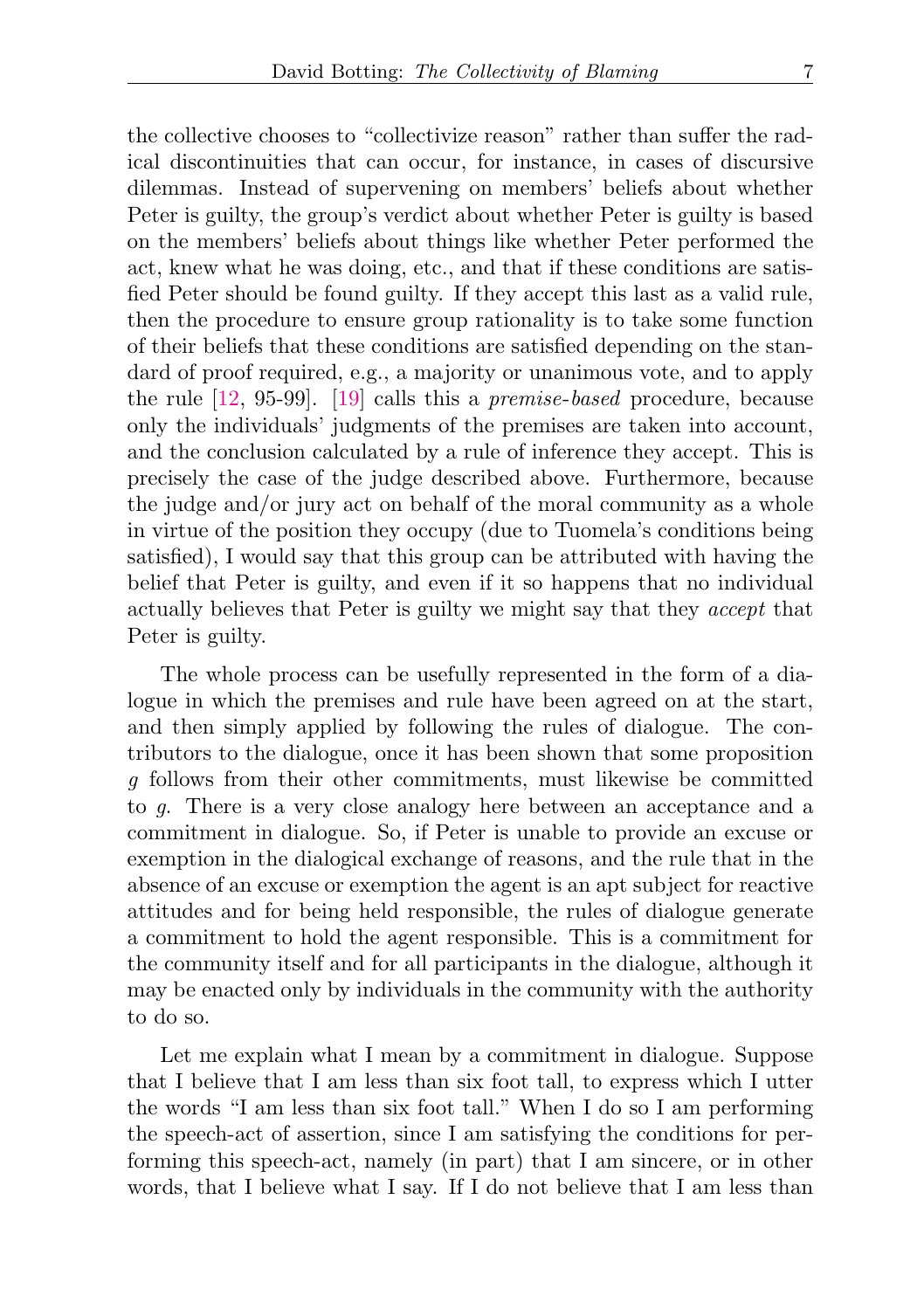six feet tall, then I cannot perform the assertion that I am less than six feet tall, and if I try to do so simply by saying "I assert that I am less than six feet tall" then the attempted speech-act misfires because some condition of its performance is not satisfied.

A commitment is not a mental state but more like a contractual obligation to an audience, who can justifiably act in expectation of a participant in the dialogue behaving consistently with their commitments (or at least the ones that the dialogue have made them aware of) and can justifiably sanction participants who do not. This is quite reasonable because it can be inferred from the fact that an assertion has been performed that whoever asserts believes what they say. Of course, an audience may not know whether the speech-act actually is a genuine assertion or a misfire, but I become committed to the propositional content of whatever I utter in an assertive mode. It is no excuse to say, after the fact, "I was not sincere when I said that, so you cannot hold me to it," unless there was an attempt at the time of utterance to cancel the implicature that I should be understood as uttering an assertion and thus as committing myself to a truth-claim regarding the propositional content.

If caught out in an inconsistency then the rules dictate that I must withdraw one of the inconsistent commitments; in short, I cannot stubbornly continue to contradict myself. Why not? Conceding that the rules model a rationality constraint, why allow myself to be held to rationality constraints? Even if it is granted that I am acting irrationally and unreasonably, does it follow that I am acting immorally? Similarly, Pettit has shown that following a premise-based procedure is rational and that it is the way for collectivized reason to avoid inconsistency, but has not shown that it has any moral force; one can be irrational without being immoral, and intersubjective agreement on its own does not do the job, because one can break such agreements without necessarily incurring moral criticism.

<span id="page-7-0"></span>It is for this reason that the authority requirement must be satisfied as well as the procedure to be followed for whatever issues from it to be group-binding — to have normative force in such a way that a group-member who behaves in a way incompatible with an accepted proposition may rightly be morally sanctioned by the group,<sup>[5](#page-32-1)</sup> though he is not morally required actually to believe that proposition. That is to repeat that the right social and normative circumstances, as given by formal and informal rules, must be present. These rules define what the position-holder has the authority to do in virtue of the position he holds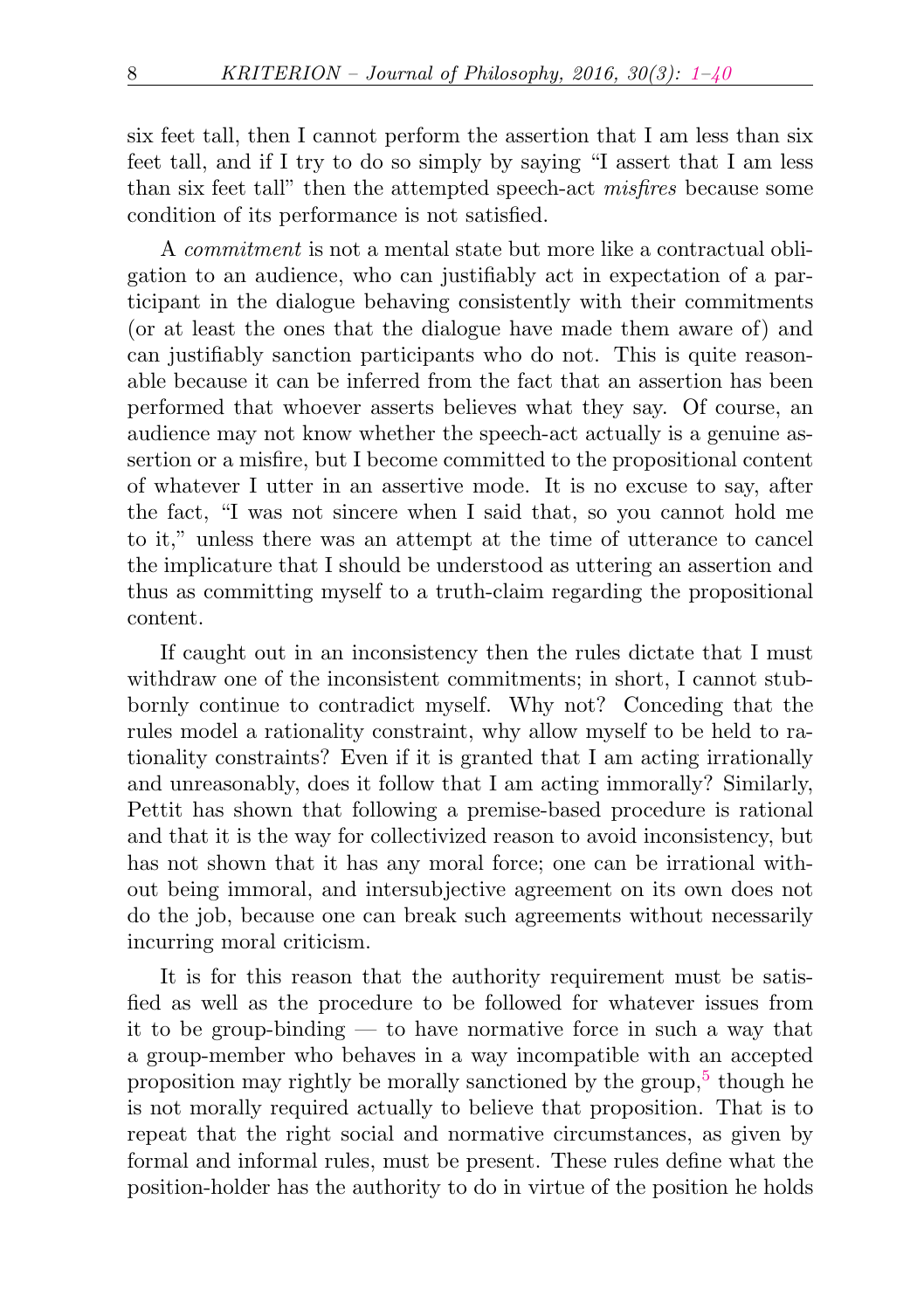<span id="page-8-0"></span>and are analogous to the speech-act conditions of performatives. If the position-holder exceeds their authority, then this does not 'count' and any propositions he accepts in this mode are not binding on or, properly speaking, attributable to the group.<sup>[6](#page-33-0)</sup> In speech-act terms, the positionholder's public acknowledgment of the proposition misfires in much the same way that a baptism misfires if not performed by an ordained minister.

In summary, when reasons are exchanged in dialogue by, typically, making assertions, they incur commitments. It is dictated by the rules of the dialogue what reasons can be appealed to, but I propose that in the context of moral responsibility it is a constraint on these reasons that they fit into Strawson's framework of excuses and exemptions. It is also dictated by the rules that each partner in the dialogue gets the chance to put forward reasons and to challenge the reasons put forward by the other. Reasons are conclusively established by showing that they follow from commitments already incurred, since one cannot incur a commitment that contradicts a prior commitment on pain of inconsistency. If the agent has failed to give reasons then he loses the dialogue, which is ended, I propose, by a speech-act of blame. Even if the speech-act is not actually performed, though, this does not mean that the agent is not morally responsible, there still being a commitment to blame generated by the rules of dialogue.

When there is a commitment to blame, we can say that resentment can be attributed to the community; this feeling of resentment supervenes on the appropriate members of the collective having certain beliefs about the premises and the inference-rule (i.e., that the agent's reasons are unsatisfactory), and correctly applying the rule to those beliefs, or in dialogical terms agreement about certain starting-points and argumentation schemes that may be used in the dialogue, and the rules of dialogue themselves being correctly followed. In other words, the resentment results from a premise-based procedure and occurs only in collectives where reason, or at least, reasoning about moral responsibility, has been collectivized.

This speech-act of blame both expresses the community's belief that the agent is morally responsible and also the resentment that can be attributed to the community because it supervenes on the attitudes whose dynamic, dialogical interplay has resulted in this commitment. I will call this a reactive commitment. Note that the attitudes in the supervenience base need not be reactive attitudes, but note also that it is the same rules that regulate those reactive attitudes that regulate also the conduct of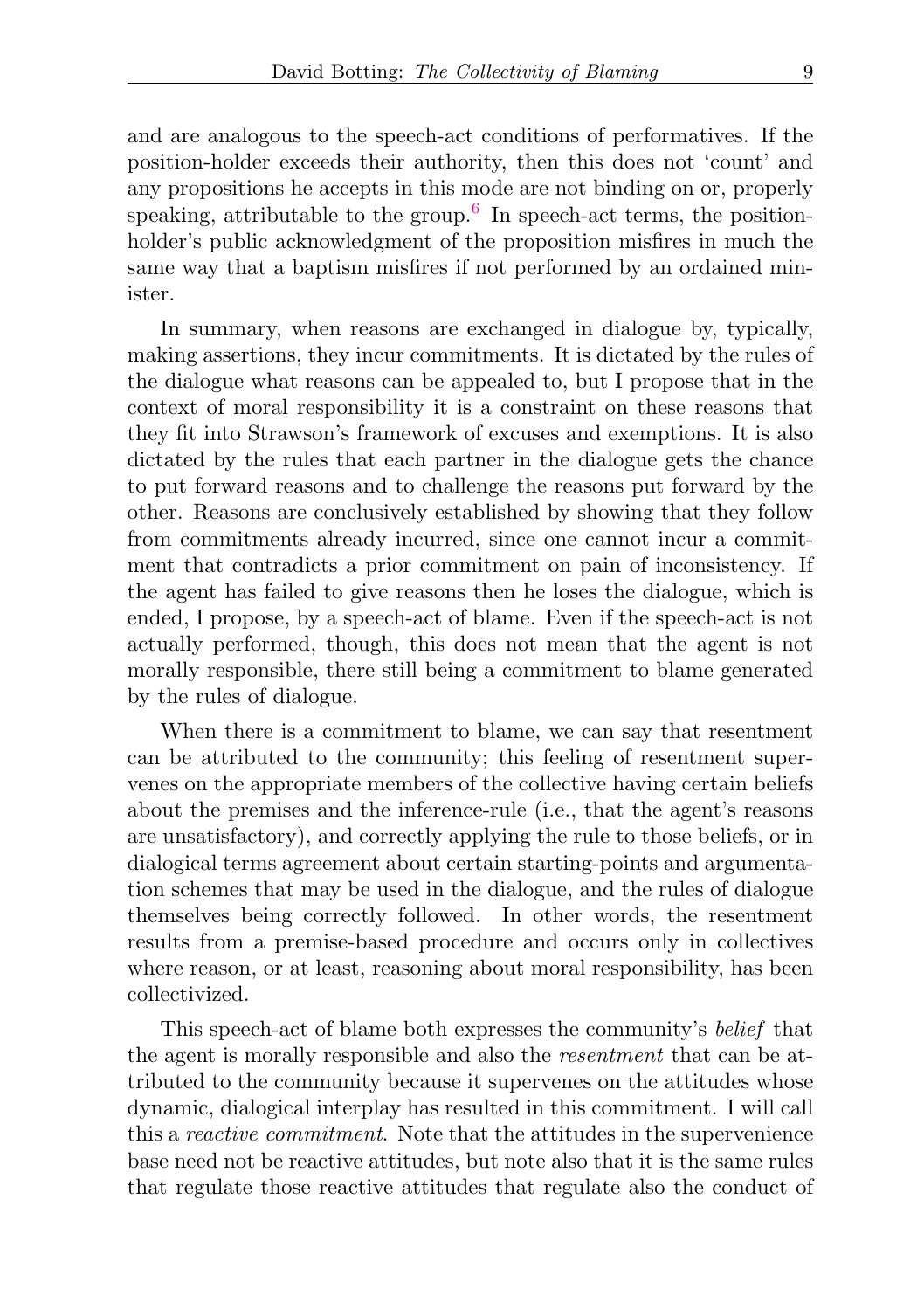the participants in the dialogue, and that they can only ever appeal to reasons that can be discovered among the natural facts; we may discover these rules by examining our reactive attitudes, but neither blame itself nor the commitment to blame depends on those reactive attitudes, and the reactive attitude the blame expresses is the resentment that I have just said can be attributed to the community. This can be thought of as the community having an obligation to blame.[7](#page-33-1)

<span id="page-9-0"></span>I should say some more about this obligation, since it is closely tied to the collective's being morally autonomous in a certain (weak) sense. This kind of autonomy was argued for by [\[6\]](#page-36-1). Copp proposes two theses: a weaker and a stronger. The weaker thesis claims that we can ascribe moral properties – such as responsibility and obligation – to collectives, where we cannot ascribe the same properties to any of its members. In other words, collective C can be attributed moral property M1 even though no member of C can be attributed moral property M1, but at minimum some moral property Mn must be attributable to some member of C and it is in virtue of this (at least in part) that C possesses M1. In other words, it is possible that a group is responsible for a particular act but we would not like to say that any of its members are responsible for that particular act. I have defended this claim in [\[2\]](#page-36-2) and argue that this is sufficient to achieve the result that collectives can be considered as having some moral autonomy, but I do not think that we should conclude from this that they should be considered as agents in their own right. Copp effectively does for moral properties what Pettit does for beliefs, and an analogous supervenience claim holds here also: the moral properties of the group supervene on the moral and non-moral properties of its members. The group is weakly autonomous when there must be at least some moral properties in the supervenience base. If there are none, this is strong supervenience.

Keeping this in mind with regard to what was said earlier about collectivised reason; collectivising reason does not amount to the claim that a collective literally has beliefs. Rather, a collective has a set of propositional contents (formed in the prescribed way) towards which the appropriate attitude to be taken by the members of the collective is the practical attitude of acceptance. Nonetheless, these propositional contents do depend on and supervene on the beliefs of the members, just not beliefs towards that particular propositional content, as we have already seen, but to contents relevant to it, i.e., the premises. To say that that a collective believes  $p$  is to say that  $p$  is one of those contents, and the usefulness of attributing a belief to the collective is to emphasize the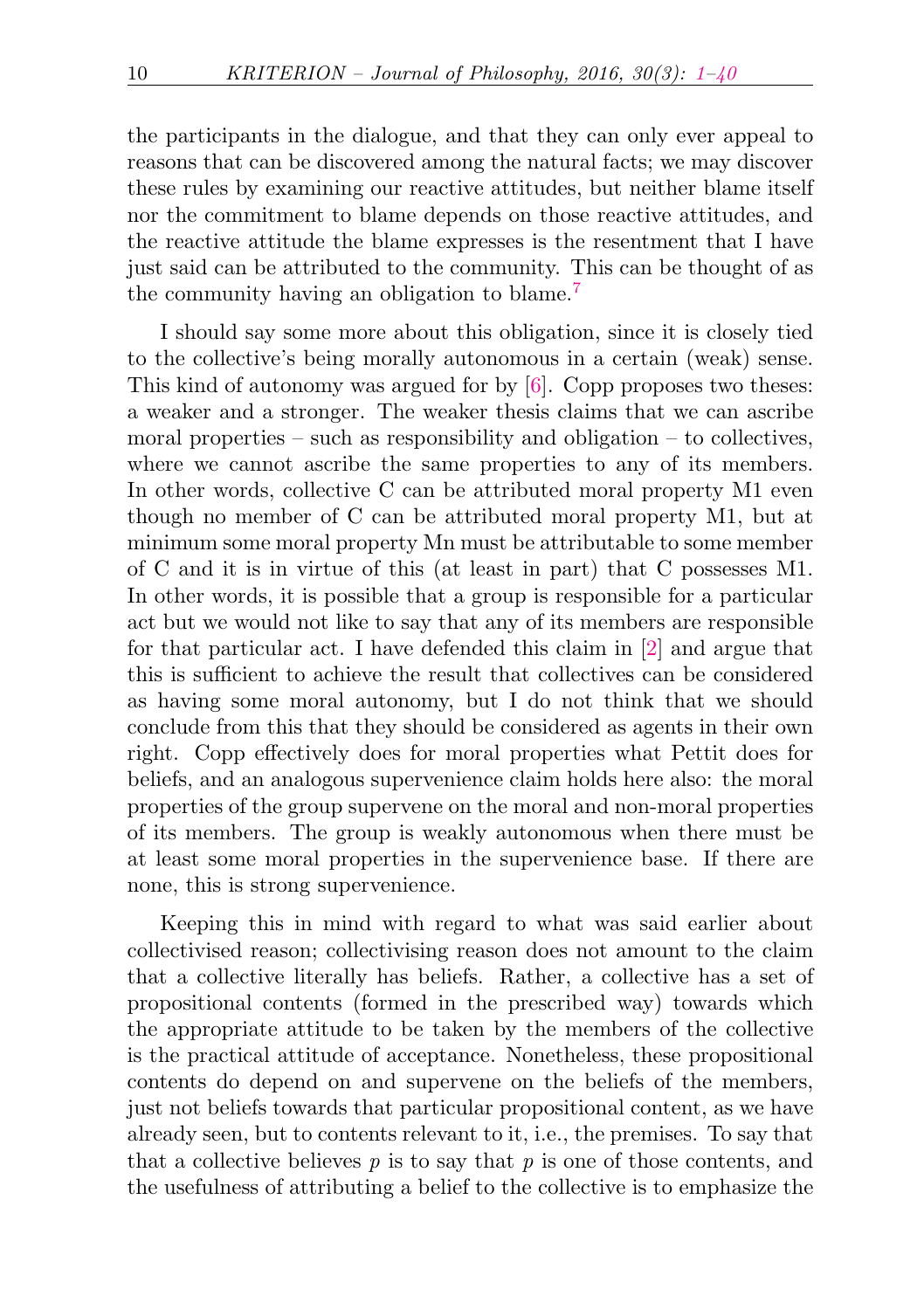fact that it makes sense to say that a collective believes  $p$  even when none of its members do — they only *accept p*. Moreover, when the collective is a moral community, it makes sense to say that the members of the collective have moral obligations to accept these propositional contents, because Tuomela's conditions guarantee that these collective beliefs are normative and group-binding and at least sometimes (depending on the belief) this normativity is moral.

This idea extrapolates beyond beliefs. We can attribute moral sentiments, moral obligations and moral responsibility to the moral community that are distinct from any that we can attribute to its members – either because of having different propositional contents or because of having different circumstances in which they might be inappropriate – that nevertheless depend on those we can attribute to its members. There are two sets of circumstances in which it might be inappropriate for someone to blame: either they lack the moral authority as we have already seen, or; they have the authority and the moral obligation to blame, but that obligation is overridden either by another obligation or by a reason undermining their moral responsibility for not blaming, as we will see later. I want to be able to say in such cases that the moral community still has this moral obligation and can be morally responsible for not complying with it even when no member of the community can appropriately be held to it, and it will be shown in the next section how Copp argues for this result and that this amounts to the collective in question being autonomous. A moral community must be autonomous in this weak sense.

Collectives must be autonomous enough to be the bearers of intentional and moral properties such as belief and resentment on the one hand and moral obligation and responsibility on the other, without being autonomous so strongly that belief in some propositional content could be attributed to the collective without any beliefs at all (e.g., about its premises) being attributed to its members, or moral obligation to blame could be attributed to the collective without any moral obligations at all being attributed to its members. Copp's stronger thesis claims that we can ascribe moral properties to collectives where we cannot ascribe any moral properties at all to any of its members such that the moral property ascribed to the collective is constituted by or supervenes on these moral properties. This result is held to be shown by discursive dilemmas, but I hold that these dilemmas show only that the relation between the properties of the collective and its members can be exceedingly complex, and reject this stronger thesis. In other words, I hold that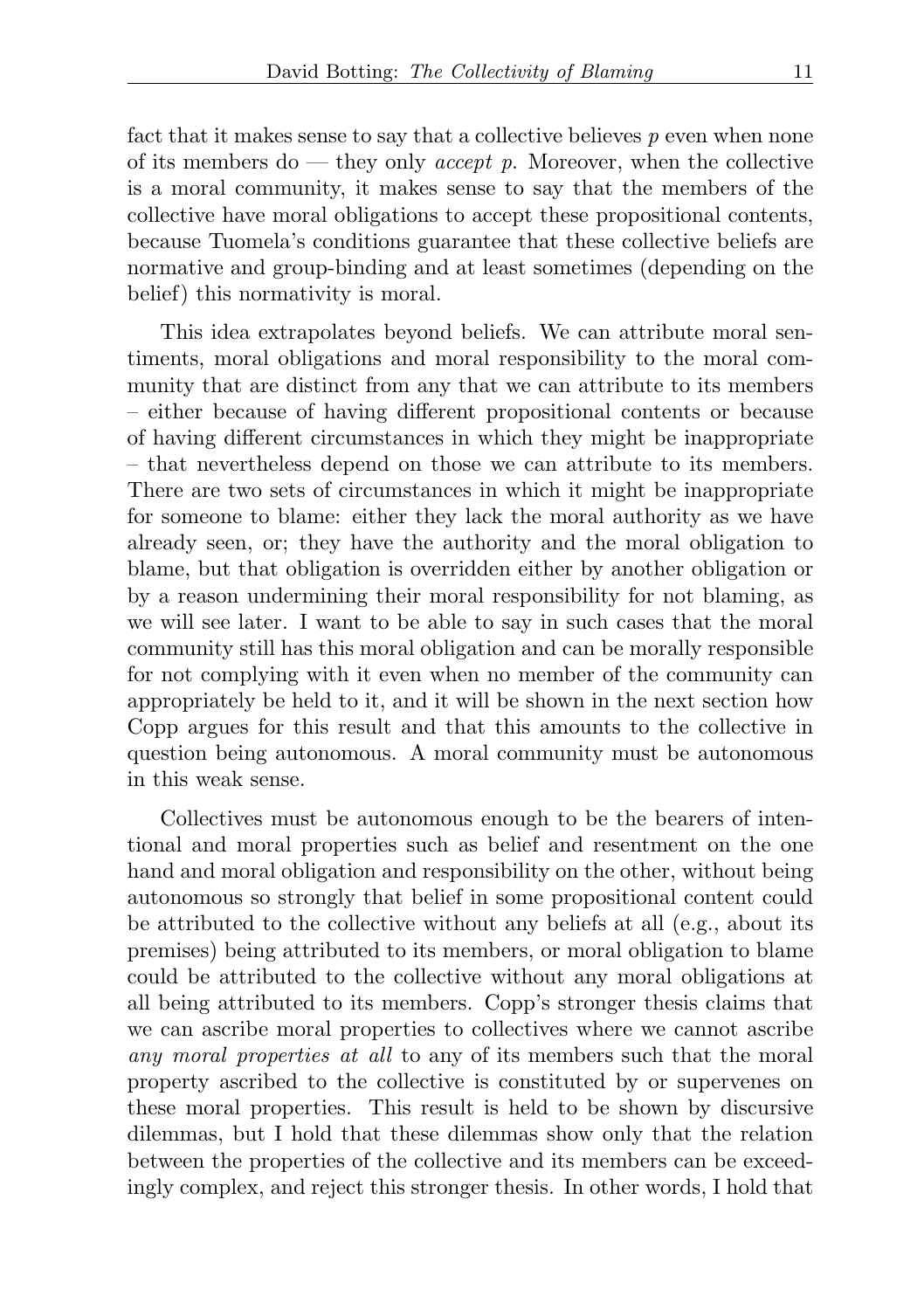there must always be something of the same kind as what is attributed to the collective in the supervenience base; if there were not I would call this autonomy strong, and I am sceptical whether collective autonomy as strong as this is possible. Fortunately, I do not need it, and no more will be said about this stronger thesis.

[\[6,](#page-36-1) 370] employs a distinction between all things considered obligations and responsibilities and pro tanto obligations and responsibilities. A pro tanto obligation is an intrinsically but defeasibly motivating reason for action with moral force. Thus an agent may have a pro tanto obligation to A but may not have an all things considered obligation to A, e.g., because of a conflict of duties out of which the duty to perform A is less pressing than some other incompatible duty. Similarly, the agent may be pro tanto responsible for A but not all things considered responsible for A. Whilst it is intuitively obvious what it means to have an all things considered or pro tanto obligation, what does it mean to be all things considered or pro *tanto* responsible?  $[6, 370]$  $[6, 370]$  defines it as follows:

I stipulate that an agent is responsible 'pro tanto' for having done A just in case there is a moral basis for holding the agent to be deserving of a negative or positive moral response of some kind for having done A, where, in the absence of a countervailing considerations such as an excuse or justification, this reason would be sufficient to make it the case that the agent deserves the response all things considered.

This definition is clearly utilizing a reactive attitude theory of responsibility. An all things considered responsibility derives its categorical force because it occurs after all relevant considerations have been taken into account.

Let us return now to the speech-act of blame that in ideal circumstances terminates the dialogue. If the appropriate position-holder does not blame, despite there being a reactive commitment or equivalently an obligation to blame, then this is something for which the position-holder can validly be held to account, and for which he might be held morally responsible. This, I think, is what happens in many cases: the one whose task it is to blame does not blame for various good or bad – but easily understandable – reasons that generate the intuition that blame would be inappropriate, or that it would be inappropriate for us, or for some individual, to blame. Such an individual would try to justify his not blaming on the grounds of believing that blaming would have involved a performative contradiction, such as that he did not have the standing to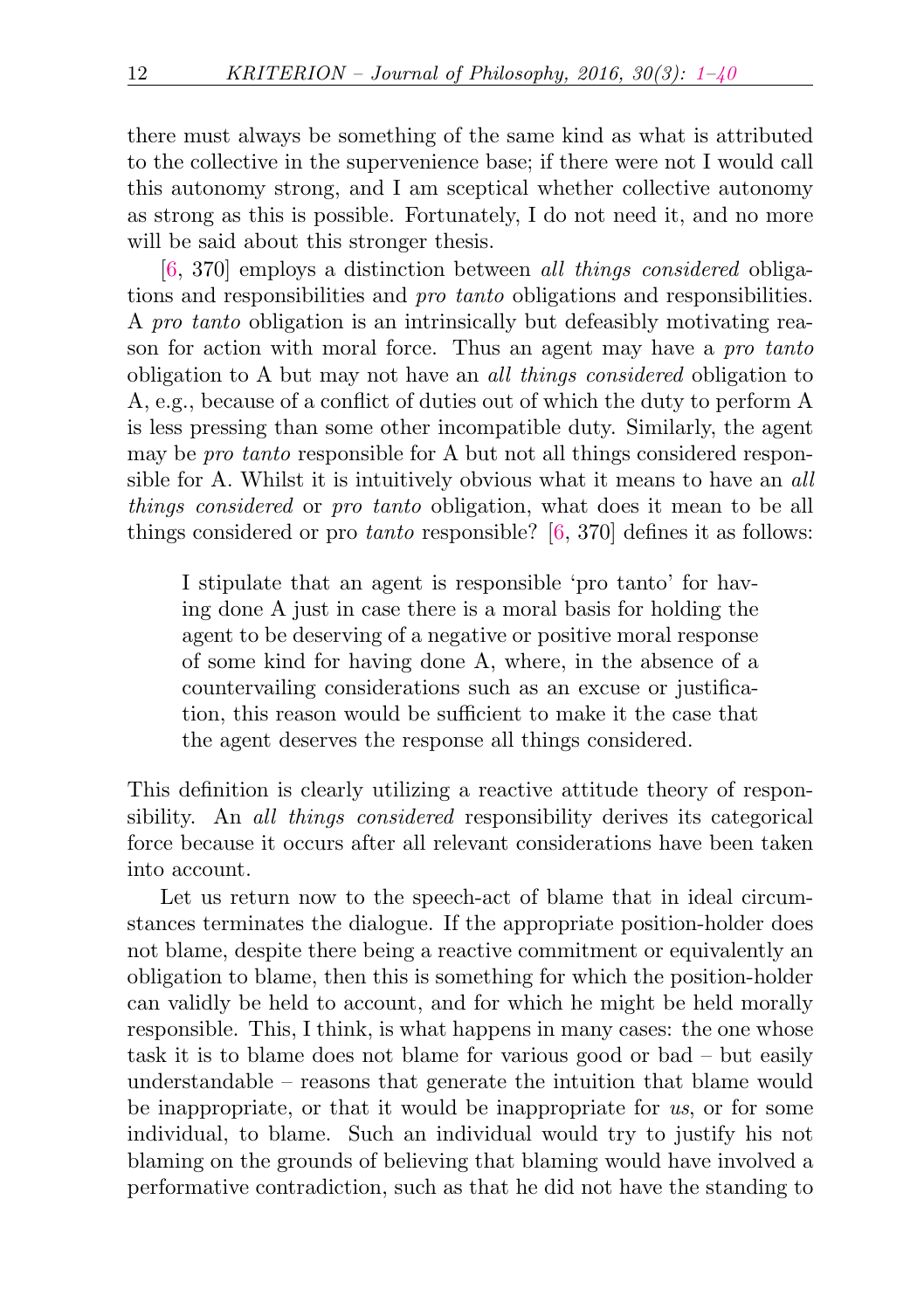blame in this particular instance. Perhaps for some individuals the simple fact that he does not experience a reactive attitude would be a reason not to blame, as indeed would be the case were experiencing a reactive attitude a condition of satisfaction on the blame as belief in the truth of the proposition is a condition of satisfaction of asserting it, but it is not such a condition. It is that such a reactive attitude be attributed to the community that is a condition of satisfaction and not the individual's. The individual errs, then, when he takes his own reactive attitude or lack thereof to affect his standing to blame or justified-ness in blaming.

To repeat: absence of a reactive attitude is not a good reason for withholding blame, for not holding an agent responsible, for it is not a requirement of blame that the one who blames experiences a reactive attitude: this is reflected in my model by the fact that the speech-act of blame is performed by the community, and it is the beliefs and attitudes of (i.e., that can be attributed to) the community that are involved in the conditions of satisfaction of the speech-act of blame. In other words, although it is an individual who blames or carries out a speech-act, it is not the individual, but the collective on whose behalf he acts, that needs to have the right attitudes for a successful blaming and that are referred to in the speech-act's conditions of satisfaction.

However, there are also cases where it appears that the positionholder's *pro tanto* obligation to blame could in principle be over-ridden by another pro tanto obligation, without apparently over-riding the community's pro tanto obligation. This is because the individual involved may have a *pro tanto* obligation that applies to him personally (e.g., caring for a sick child) that are not plausibly obligations also of the collective to which the individual belongs, for which reason it defeats the individual's pro tanto obligation to blame without defeating the collective's pro tanto obligation. This, I think, would be a valid reason not to blame but, because the community's obligation to blame is still in force and, being undefeated, it is in consequence the community's all things considered obligation, we still have the result that the agent is morally responsible.

There is, then, a division of labour in my model: the conditions of satisfaction of the speech-act of blame, and the conditions that the collective must satisfy in order to perform that speech-act. So far I have been focussing on the latter.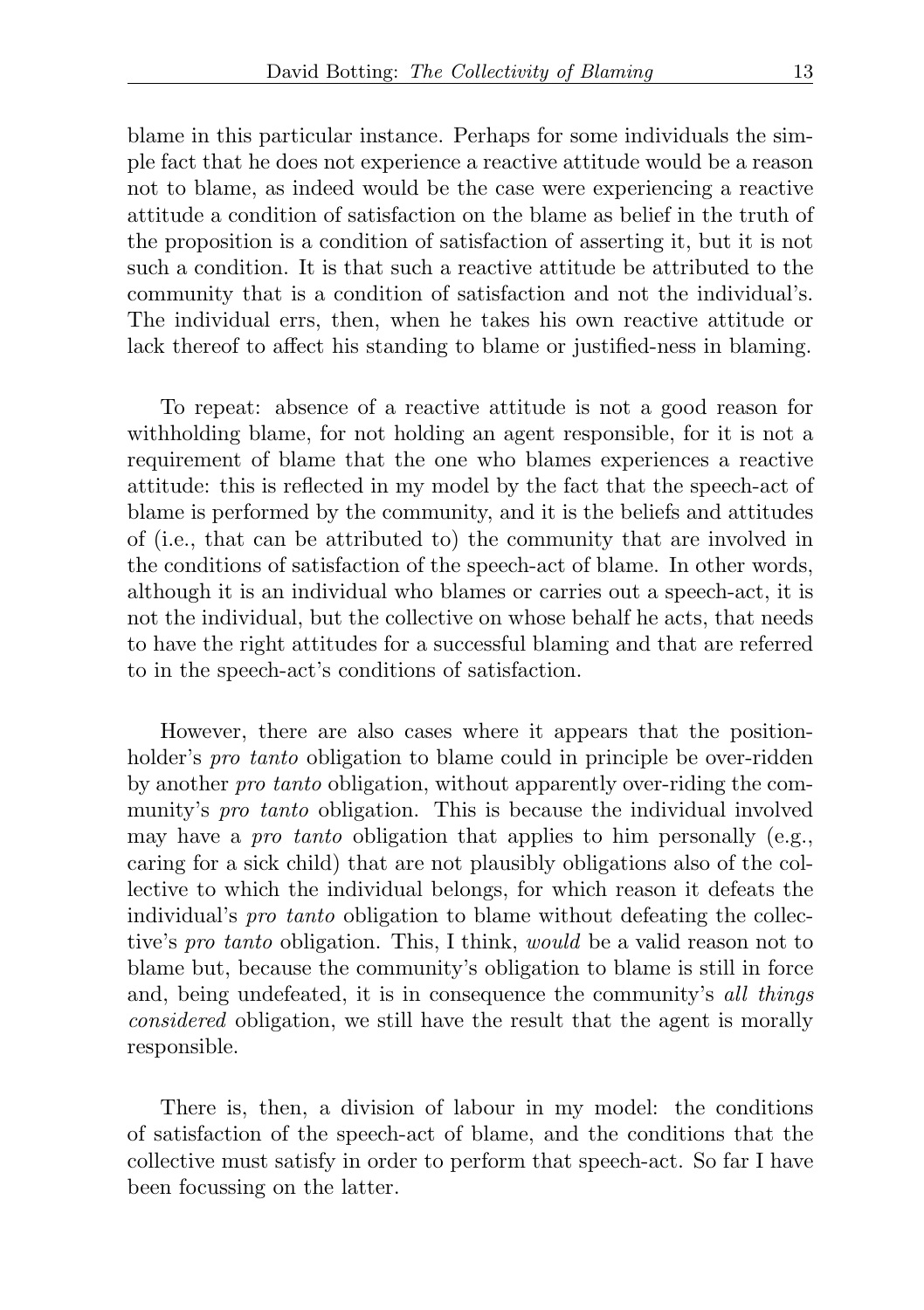### 2.3 The collective perspective and the individual perspective

That the latter is required at all might seem to present a problem for identifying the agent's being morally responsible with the appropriateness of moral blame. Only moral communities – collectives satisfying certain conditions – can blame, and only when it is someone who is authorized to blame by the community who blames is the blame appropriate and not a performative contradiction of some kind. This implies that whether an agent is morally responsible does not depend only on facts about him but on facts about the collective and about the agent's relationship to it, on whether the collective satisfies the right conditions, and on whether the one who blames satisfies the right conditions.

Smith tries to use this kind of intuition to drive a wedge between an agent's being responsible and our appropriately holding them responsible: we need a standing in order to hold someone responsible that we would not take to undermine responsibility itself, that is to say, cases where although we would agree that an agent is responsible we would not be willing to hold them responsible or even judge that it would be appropriate for us to do so. She gives cases like the following: feeling resentment about how one person treats another in their relationship while not believing that it is your place to "interfere" or take up an attitude of blame towards him, or not blaming behavior that you believe to be reprehensible out of a feeling that "People who live in glass houses should not cast stones"; e.g., because you are guilty of comparable misdemeanours [\[20,](#page-37-3) 478-480].[8](#page-33-2) Thus, "holding responsible" is not just a question of determining what psychological states the actor is in but, putatively, being responsible does depend only on the psychological states of the actor, in part on her motives/reasons for acting. This seems to offer the biggest obstacle to the identification of being responsible and holding responsible.

<span id="page-13-0"></span>I think that this is actually a positive feature of this account, although it does imply a certain, irreducible degree of relativism: in an extreme case, it is possible that what is morally approved of in one culture would be morally condemned in another, and that an agent would be morally responsible in one group for some action but not in another.

Is it true, as Smith objects, that we sometimes do not hold someone responsible because we do not have the standing to hold them responsible, but that we nevertheless consider the person in question to be responsible? Does it follow that being responsible and being held responsible are not the same? I concede that if we take the individual perspective, a person may believe that they do not have the standing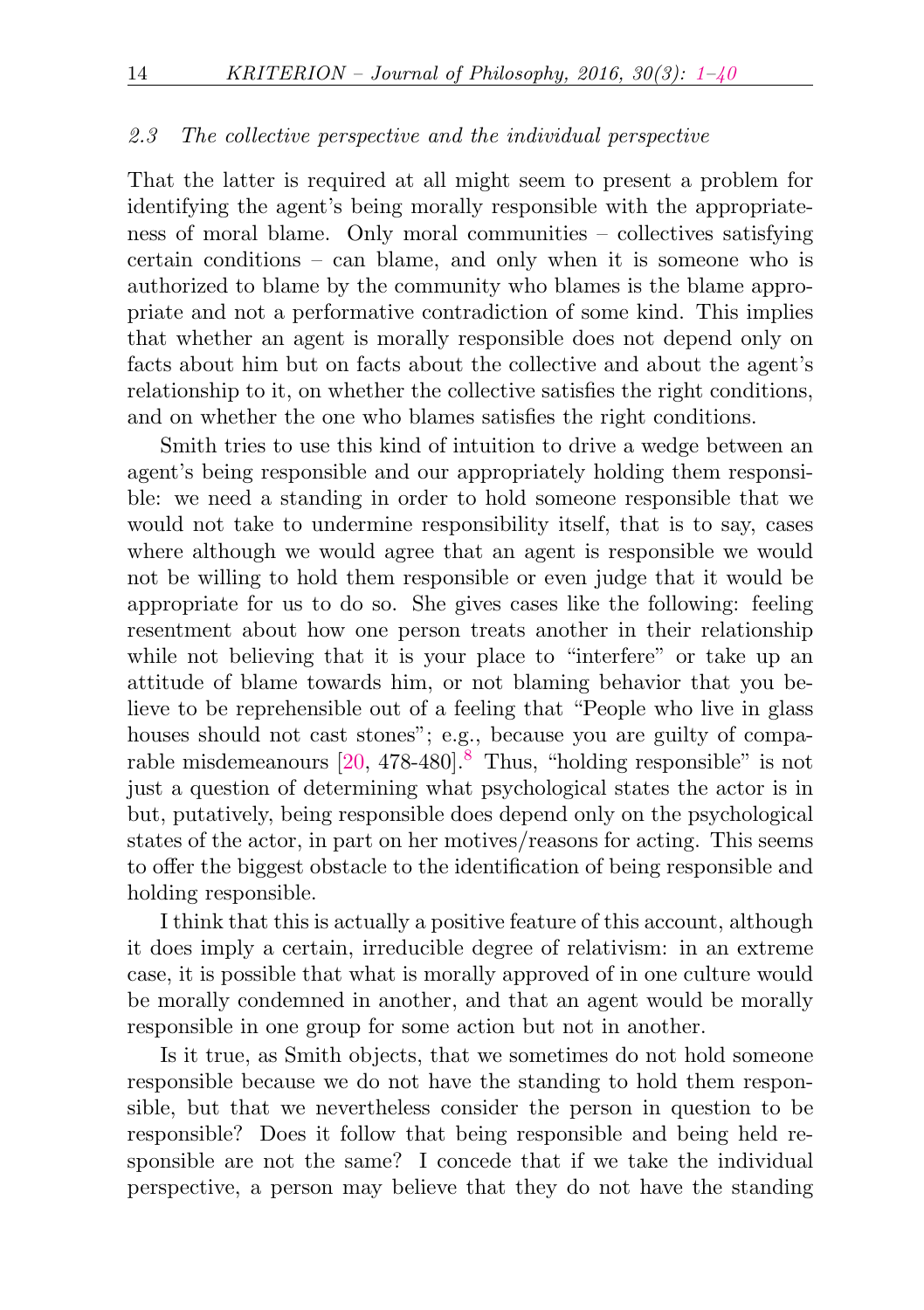and decide therefore that it would be inappropriate for them to blame, and foreswear blaming. But, taking the perspective of the moral community, as long as you satisfy the comparatively weak authority conditions for blaming behaviour then this belief that you lack the standing is false and you do hold the person responsible, even perhaps if you think you do not, and I have argued also that the moral community does blame the person in question.

Similarly with hypocrisy: is it true that I lack the standing to blame if I have been guilty of the same kind of violation? Is non-hypocrisy a speech-act condition of blaming? Furthermore, is it actually inappropriate to hold someone else to an expectation or demand that one would not hold oneself to in the same circumstances? Does a blamer need to be consistent and, if so, why? Is hypocritical blame non-blame?

Wallace's answer is, briefly, that when we blame hypocritically we are implicitly taking ourselves to be of a different moral standing to the one we blame, and by doing so fail to respect our equality as persons  $([24])$  $([24])$  $([24])$ . I find this less than obvious and, in fact, I do not think that a blamer must be consistent over time. In fact, I believe that when I blame an agent for an action I implicitly blame all relevantly similar agents performing relevantly similar actions. If I myself have performed such actions then I fall within the scope of my own blame, and I may indeed realise this and deeply regret my past transgressions and see them for what they were and see the excuses and justifications I may have appealed to at the time to be the self-deceptions they were. The 'inconsistency' involved here seems to be nothing more or less than conscience.

Thus, there is no moral fault in hypocritical blame  $-$  it is often the first step on the road to moral realisation and non-hypocritical blame. This is not to say that being hypocritical is not a morally reprehensible quality in and of itself, but there need not be anything defective in the blame itself or unwarranted in giving the blame its usual force, especially since this force ultimately comes from the moral community itself. "People who live in glass houses should not cast stones" is not a moral principle, and the intuition that hypocrisy defeats the obligation to blame comes ultimately from taking the individual perspective rather than that of the collective.

This erroneous charge of hypocrisy comes up in another way. Remember that the commitment to blame is always attached to the particular dialogue in which it occurs. We can see this in our own culture over an extended period of time: accepted practices of those cultures (e.g., slavery) are deeply objectionable to the cultures that succeeded them,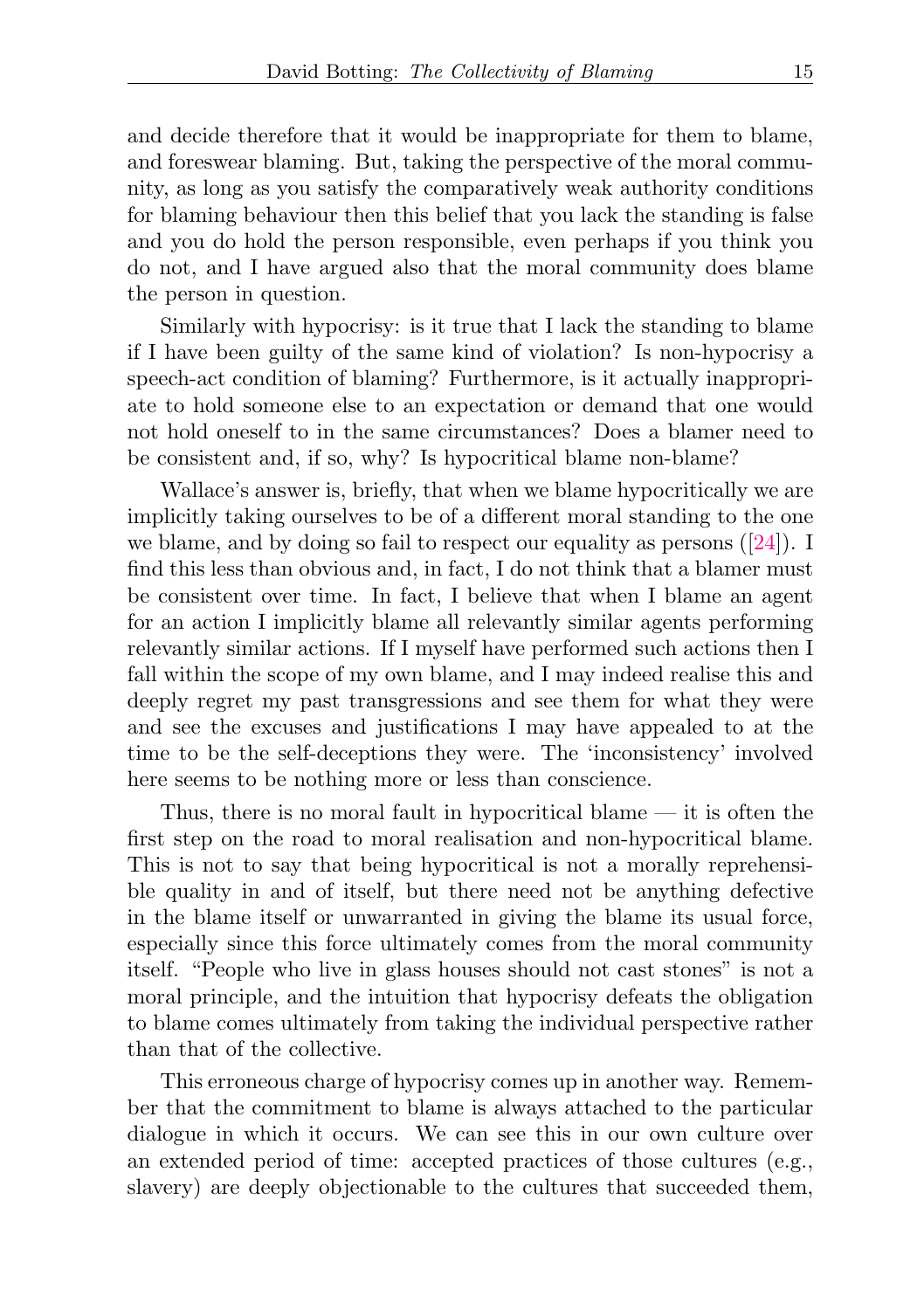<span id="page-15-1"></span><span id="page-15-0"></span>though in some sense it is the same culture. Are we then being hypocritical when we condemn those cultures? Granted, I think there is reason for saying that they are not responsible, but this, I think, is because it makes little sense to think of a society that has passed away as being in a dialogue with us now, or of our obliging the society to justify itself, or of it being obliged to justify itself to us. The intuition that it would be hypocritical and that it is specifically this that undermines our holding them responsible – though widespread and powerful enough to explain our feelings of inappropriateness – has nothing to do with it. <sup>[9](#page-33-3)</sup> We are not prevented from holding those involved in those practices responsible in some sense, and even, arguably, bearing some of that responsibility ourselves, as the successors of that culture.<sup>[10](#page-34-0)</sup> We have already seen how a member of a collective can be obliged to accept something even if he does not agree with it, and in consequence he is pro tanto responsible for it. Cultural ignorance is not, itself, a case of exemption, but it may be that in some blame societies it is accepted as grounds for an exemption, or at least a mitigating circumstance in the punishment phase. All that matters is a participatory intention, and while this intention should be strategically responsive to cultural changes, it is by no means obliged to bring those changes about; on the contrary, the obligation is always in favour of the *status quo*, just as it is the *pro tanto* obligation of the judge to follow procedure irrespective of whether he believes the procedure to be correct, for it is only because the procedures are followed correctly and seen to follow correctly that what issues from them is binding on all members of the community.

Participatory intentions and strategic responsiveness are technical terms introduced by [\[10\]](#page-37-4). Rather than introduce Kutz's account here, I will note this point about strategic responsiveness follows from there being a *pro tanto* obligation to follow a procedure – or, in this case, to conform with a customary practice – and that this obligation will often win out against the *pro tanto* obligation to change the procedure and to not conform to the practice out of a conviction that the procedure is defective. Generally the first priority is to follow procedure, because it is precisely by following procedure that reason is collectivized and attitudes can be attributed to the collective; it is by following procedure that the position-holders act on behalf of the collective, and if procedure is not followed then one exceeds one's authority as a position-holder and whatever speech-acts are performed by the individual will not be binding on the collective. The validity of the outcome – what makes the outcomes of the individual deliberations qualify as the decision of the collective –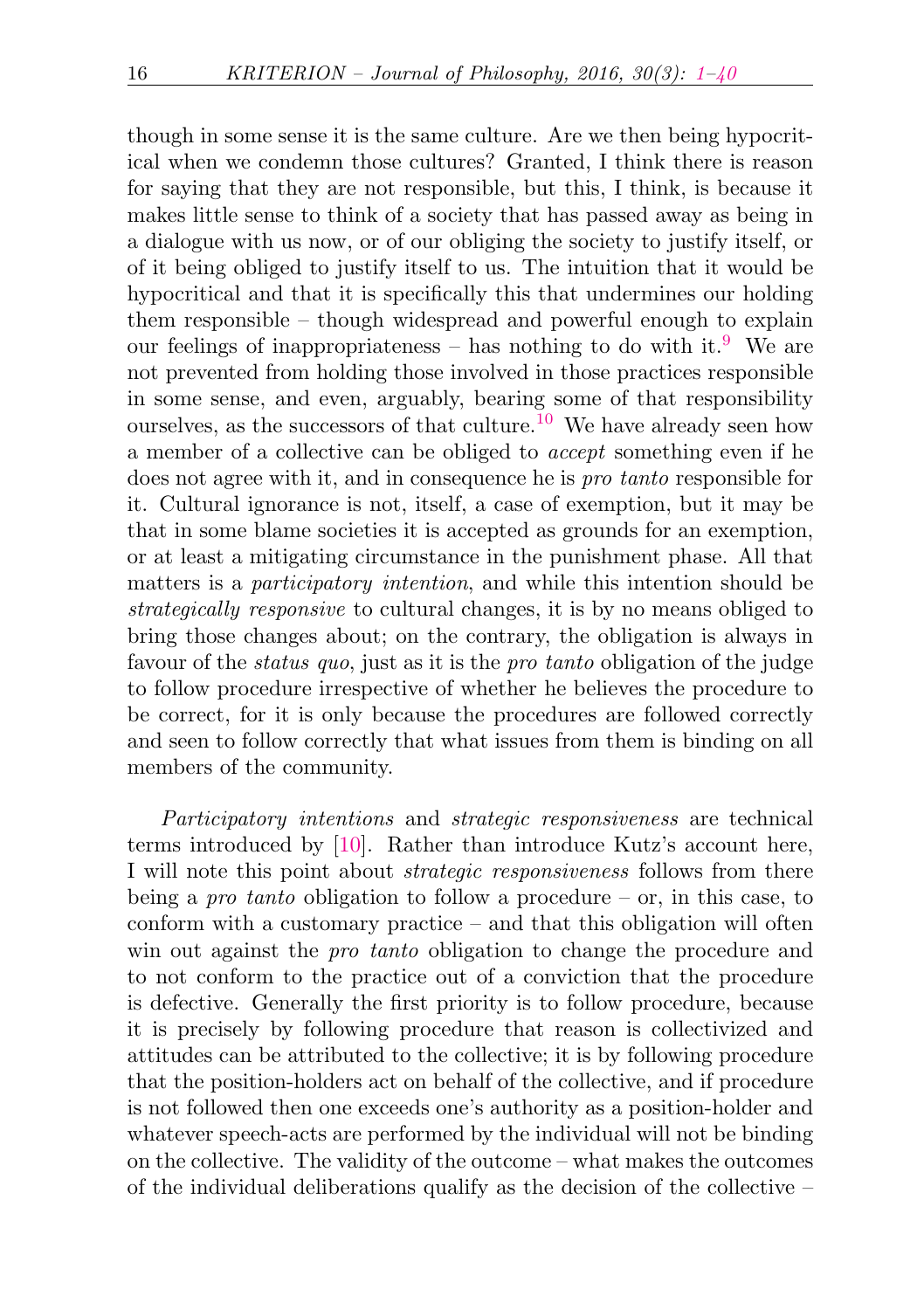is following those procedures, even if from a wider point of view another procedure would be fairer, and even if the individuals know this. If, however, a better procedure is introduced then the individuals should be responsive to that fact. So, although there is, I think, a pro tanto obligation to change a procedure believed to be incorrect, I do not think that this obligation necessarily wins out against the pro tanto obligation to follow procedure. The individuals must be strategically responsive, but not necessarily pro-active. This is just another case where an individual finds himself obliged to accept qua his social role and position something he personally does not believe or endorse.

<span id="page-16-0"></span>Kutz's account attempts to characterize a kind of collective that is more weakly bound together than those that the analysis of Tuomela is trying to capture. I do not intend to weaken thereby the conditions that need to be satisfied for a community to be the kind of collective that can blame; Tuomela's account described how a collective must be in order to blame, whereas Kutz's account describes how a collective must be in order to be blamed, for where the cultural practice is morally reprehensible it is the collective whose practice it is that is blamed first and its members second and incidentally.<sup>[11](#page-34-1)</sup> Possibly there is an asymmetry then in the strength of the conditions collectives must satisfy to occupy their respective positions in the blame relation. More likely, though, both collectives must satisfy the stronger conditions, although it is the weaker conditions that account for the kind of responsibility that an ordinary member of a collective may have simply in virtue of being a member of a collective, irrespective of what position he occupies within the collective. If a collective act or practice is morally reprehensible, then this reprehension is shared by every member of the collective no matter what their personal feelings on the matter are or how they conceive of what they are doing when engaged in the practice. It is what they accept that counts.

This is not to say, of course, that if the collective is morally responsible then its members *must* be morally responsible — we have already seen that this is not true because of the possible existence of pro tanto obligations possessed by individuals but not by the collective they belong to. For the same reasons a collective may hold an agent morally responsible, without any of its members holding an agent morally responsible. Unlike the standing and hypocrisy cases, where I argued that the intuitions generated, though understandable, were erroneous, here I think the blamer is right not to blame. It does not follow, of course, that there is no longer a pro tanto obligation for the individual to blame,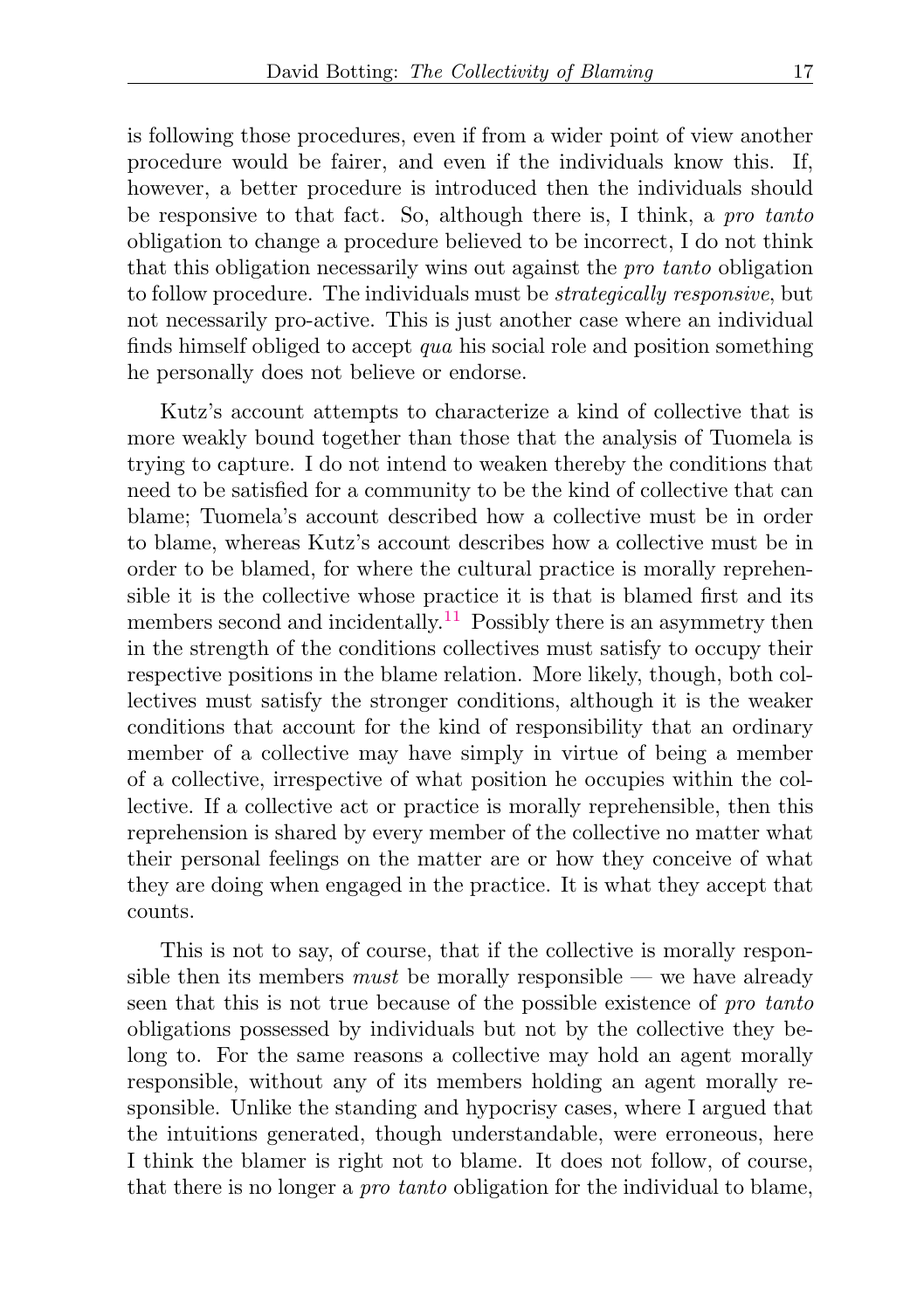still less that there is no longer a pro tanto or even all things considered obligation for the collective to blame. Because there is an all things considered obligation for the collective to blame the agent is deemed to be held responsible by the collective and to be responsible. This is not a case where the agent is responsible but it is inappropriate to hold them responsible. On the account I have been proposing, Smith is wrong to think that there could be such cases.

Sometimes no sanctions are actually taken against the person either because you consider your obligation to sanction to be defeated by other factors or because you do not personally share the reactive attitude and, now taking the individual perspective, are not prepared to act upon it. Also, one is more inclined to take the individual perspective towards someone with whom you have a personal relationship than otherwise. Consequently, you may take a different attitude towards cases of negligence, or towards cases of a husband being boorish towards his wife, depending on whether the parties involved are friends or strangers. This does not mean that the group does not hold them responsible or that your reasoning does not result in blameworthiness.

On the other hand, it does not necessarily mean that the group does hold them responsible either. The possibility is left open that some groups may accept as reasons what others may not; an agent may have a winning strategy in one dialogue that he does not have in another. This means that whether an agent is responsible cannot be determined solely by facts about the agent.

## 2.4 Accountability and responsibility

We can summarize what we have said so far by saying that to be responsible and an apt object of reactive attitudes an agent must first of all be morally accountable. The idea of accountability is that if an agent is accountable, then there is a prima facie case against the agent that the agent is obliged to answer. It does not say anything about whether this case can be answered, and in many cases it can. Here is the definition of accountability as such:

(ACCOUNTABILITY) An agent A is accountable for X if there is a group G such that

- i) G is autonomous towards blaming A for X;
- ii) A is so related to G that A is obliged to justify X-ing to G;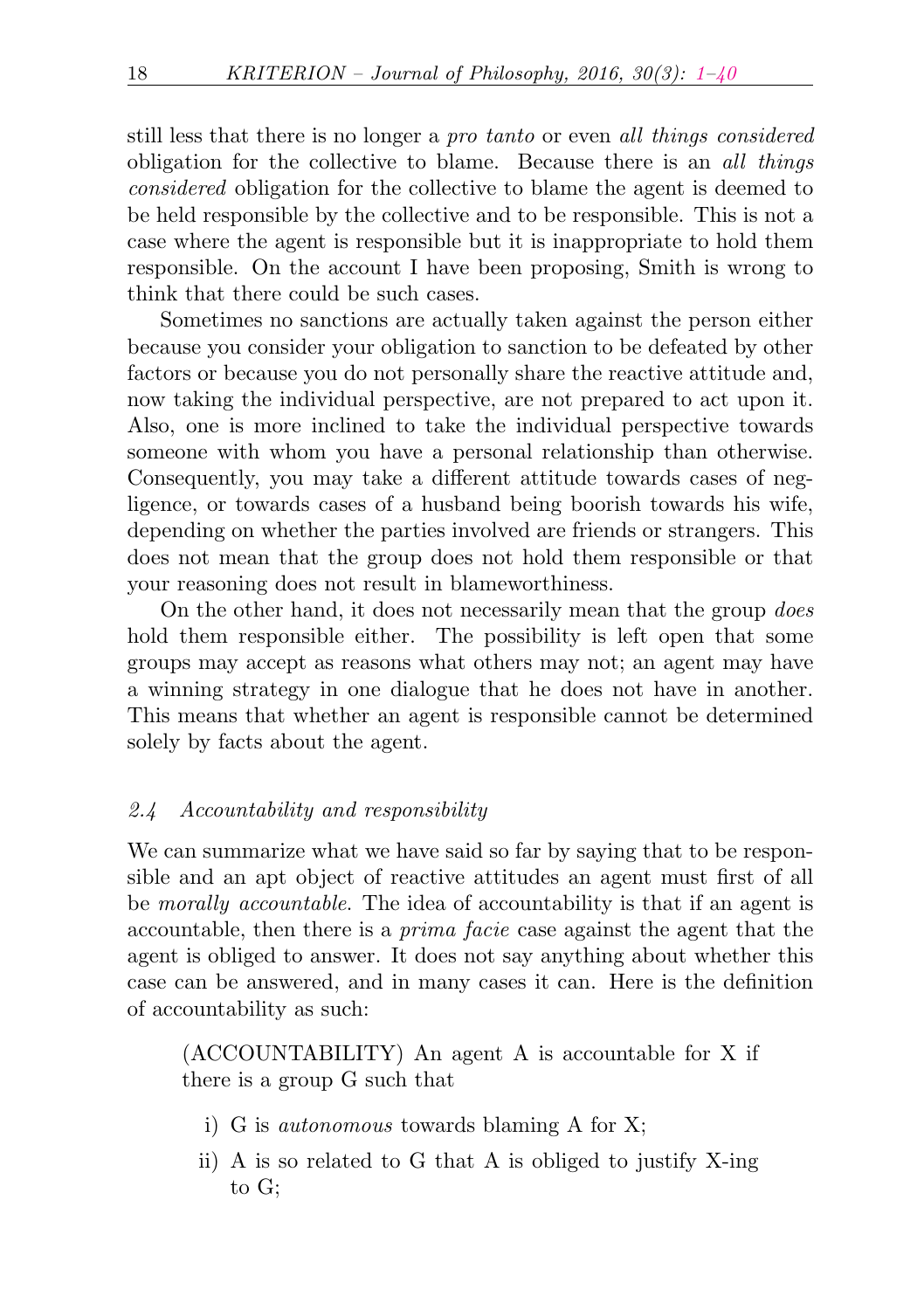iii) G can carry out sanctions against A.

I will now gloss this.

The notion of autonomy in (i) is the weak kind I defended earlier that allows us to treat G for certain purposes as if it were a subject. In particular, it can blame, which is conceived on the analogue of a speech-act. Nor is (ii) a very strong condition; being a member of a group certainly does not require endorsing all its values, and the values that she may appeal to in the course of justifying her actions need not be ones that she personally endorses, and she is acting both morally and rationally when she does this. The condition (iii) recognizes that if a group cannot carry out any of the sanctions that it entertains then dialogical commitments have no force. If (iii) is not satisfied then G can only play at blame; it may still perhaps be counted as carrying out an evaluation of A, but this has no force. There must at least be the possibility that the resulting commitment can be expressed and externalized in some act of blaming, whether it actually is or not.

Note that this is a definition of accountability as such, and not specifically moral accountability. For moral accountability I argued above that Tuomela's authority condition must also be satisfied in order to make the attitudes that can be attributed to the collective (i.e., the group-beliefs) normatively binding on the collective — these are not only attitudes that the group has but that it ought to have and in contradiction to which members of the group *ought* not to act. When this is so the blame, obligations and (implicitly) commitments involved in the definition can be characterized more or less equivalently as moral blame, moral (pro tanto) obligations and reactive commitments. In such a circumstance I will say that A is *morally accountable to or responsible to G*. Here is the definition of being responsible:

(RESPONSIBILITY) An agent is considered to be morally responsible if s/he can be morally praised or blamed by a group towards which the agent is morally accountable.

Praise and blame are success terms. To say that an agent has been morally blamed then implies that the one doing the blaming would satisfy the conditions on the speech-act of moral blame.

### 2.5 Blame and free will

I noted earlier that there was a division of labour in my model: the conditions of satisfaction of the speech-act of blame, and the conditions that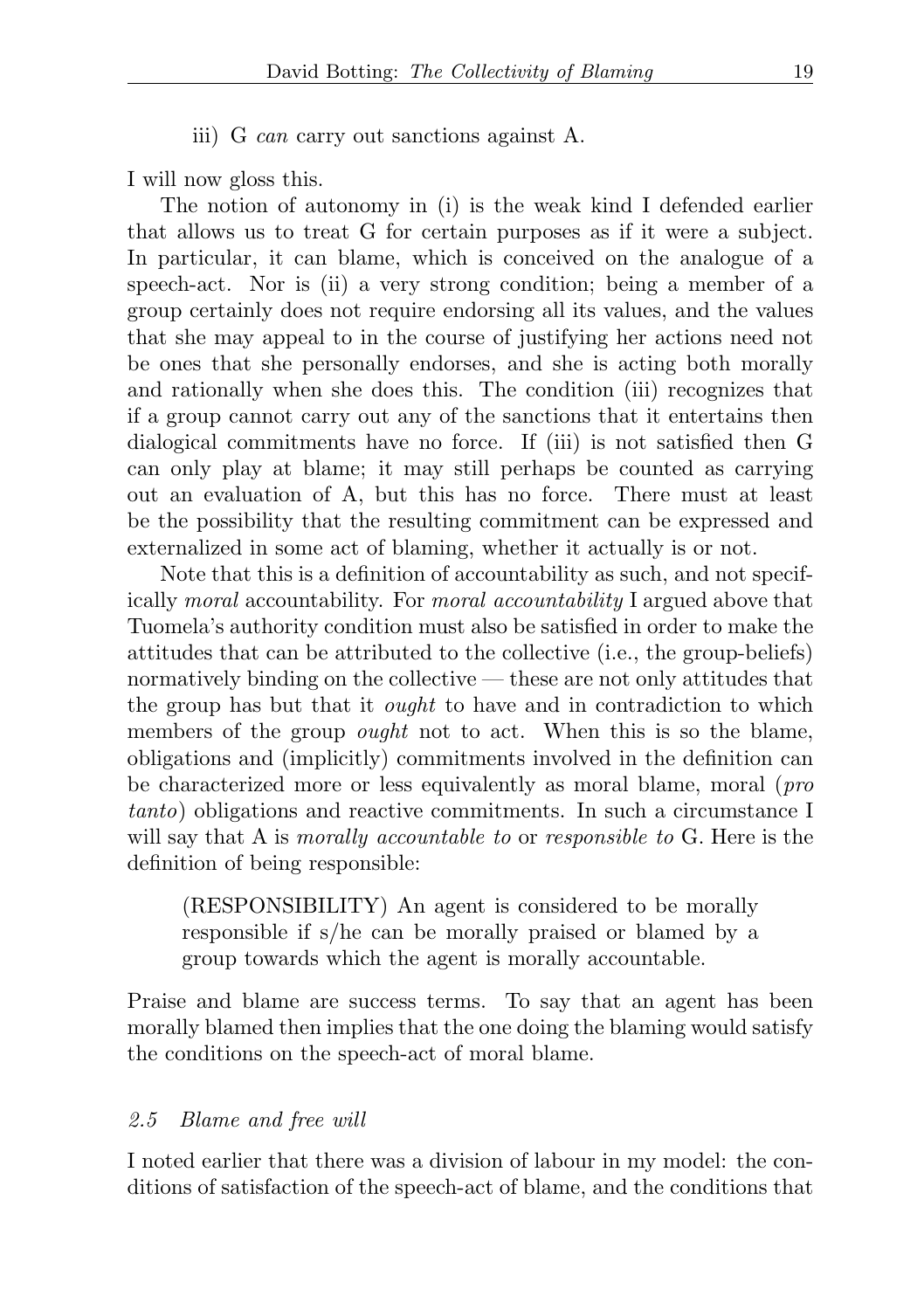the collective must satisfy in order to perform that speech-act. The conditions that the collective must satisfy in order to perform that speechact are given in the definitions above. It remains to give the conditions of satisfaction of the speech-act of blame:

(BLAME) A group G 'blames' an agent A if and only if:

- i) A is in dialogue with G, and the rules of the dialogue allow for A to put forward reasons, and for those reasons to be challenged. (The rules facilitate and cannot prohibit the free exchange of reasons beyond the fact that it must guard against an inconsistent commitment-set).[12](#page-34-2)
- <span id="page-19-0"></span>ii) A has no winning strategy in the dialogue. (A fails to defend his actions by appeal to commitments shared with the group).
- iii) The group believes the actions defended by the agent to be raising a question that is "distinctively moral."
- iv) The group believes its own response (the ascription of blame to the agent) to this question to be also "distinctively moral."
- v) The agent is not believed to be the beneficiary of moral luck (good or bad).

It should be noted that these definitions (praise being defined in a similar manner) allow for an agent to be blamed when there is a dialogue between A and G [condition (i)] whether or not A is obliged to be in the dialogue with G, although the inference from blame to being considered to be responsible only goes through when there is such an obligation, as the definition of responsibility shows. The definition of blame also allows for an agent to be blamed when any of the attitudes listed in BLAME (iii-v) are false; sincerity does not imply truth but only believed truth. What this shows is that when we blame and take our blaming to have moral weight, we are implicitly committed to a conception of responsibility that rules out the morally unlucky as candidates for moral responsibility. This is why responsibility is defined above in terms of an agent being considered to be morally responsible, rather than morally responsible *simpliciter*. To put it another way, it is an account of responsibility-attribution.

Note also that there is no reference here to what the agent's actual motivating reasons are; for instance, an agent may be praiseworthy even if he did not do the right thing for 'the' right reason, but there must be 'a'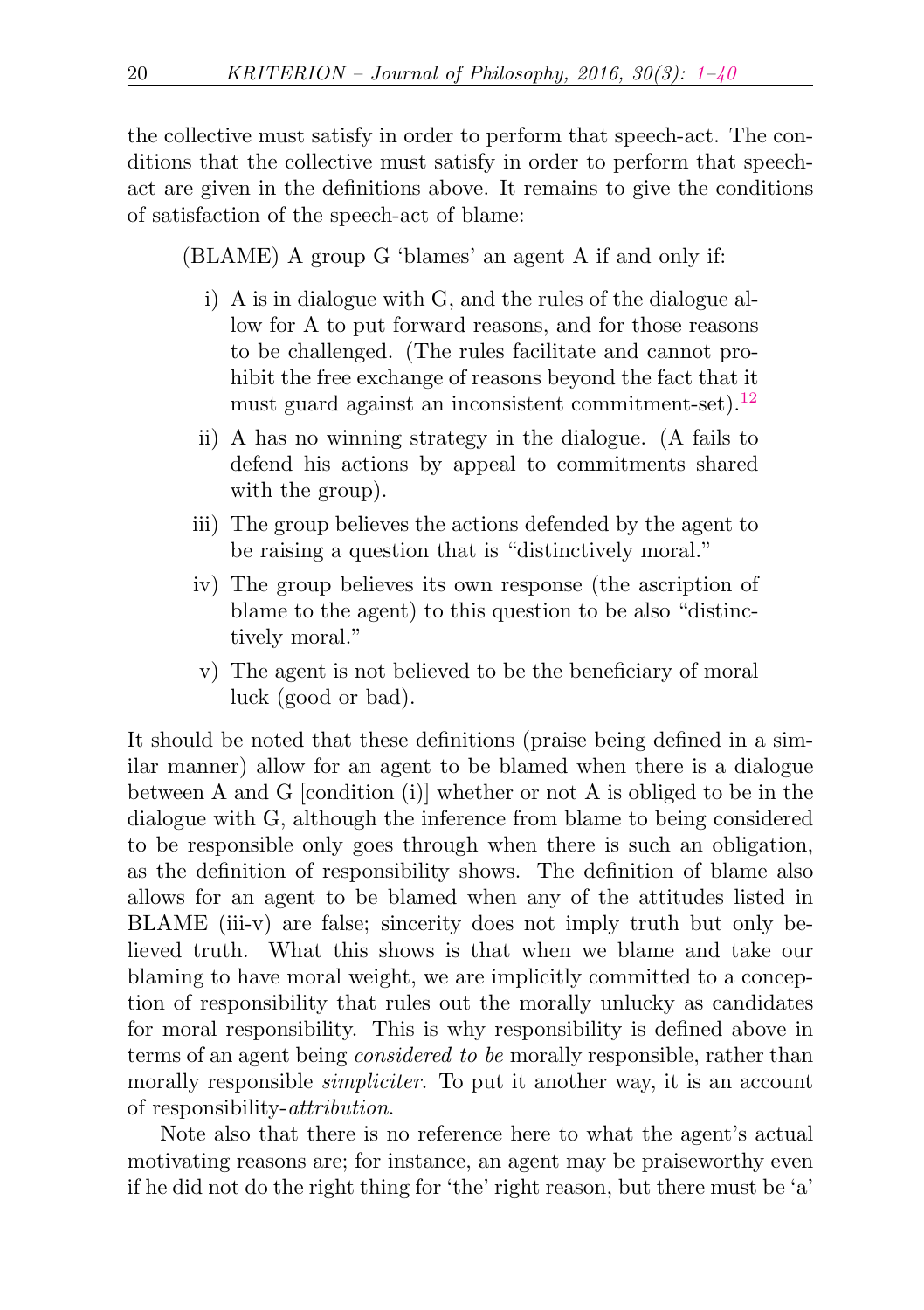right reason that he shares with the group that can be appealed to. Nor, to an extent at least, does it matter what the group's actual motivating reasons for blaming are. Consider the judge again, and suppose that he feels, and acts on, a retributive urge towards Peter, so that it is not the reasons that morally justify his blame that actually motivate it. We can use the account recursively, this time taking the judge as the plaintiff. Can the judge justify to the group he represents the act of blaming Peter? Does the judge have a winning strategy? It seems to me that he does: namely, that the conditions of satisfaction on blame were satisfied, and even should this be a post facto rationalization of the blame it does not make the blame any less blame or Peter any less morally responsible.[13](#page-34-3) This is not to say that the judge has not acted reprehensibly in allowing himself to judge in this way. Similarly if the blame is hypocritical, that is to say, the judge would not hold himself to the norms that Peter has violated. It is a false (though understandable) intuition that this undermines his moral authority to blame Peter; although hypocrisy and rashness are reprehensible in themselves, this does not mean that hypocritically or rashly blaming Peter is also morally reprehensible.

<span id="page-20-0"></span>By analysing the speech-act of blame we find ourselves constrained by its satisfaction conditions; these conditions are basically criteria for determining who can be blamed without performative contradiction, and indirectly an analysis of the conception of responsibility involved in acts of blame.

The first constraint is that only groups – or individuals taking the perspective of the group – can blame. This may appear unmotivated. Why can praise and blame only be performed by a group? It should be pointed out here that it is often the case that it is simply not in a single person's power to sanction another, and without the ability to sanction and to carry out threats there is no accountability. However, there are also clearly cases where it is in a single person's power in so far as the individual gets to execute an action – express a reactive attitude – to which the group have given at least their passive consent. So when I say that only groups can praise and blame it does not mean that an individual literally is unable to perform an act, but that in doing so he acts qua member of the group and on behalf of the group (though possibly on his own behalf as well). Should he literally be unable to perform the act this does not mean that he does not have the corresponding attitude but only that he is unable to express it, at least in such a way that it is analysable as a dialectical move affecting commitments; he is merely blowing off steam. Nor does failing to have the corresponding attitude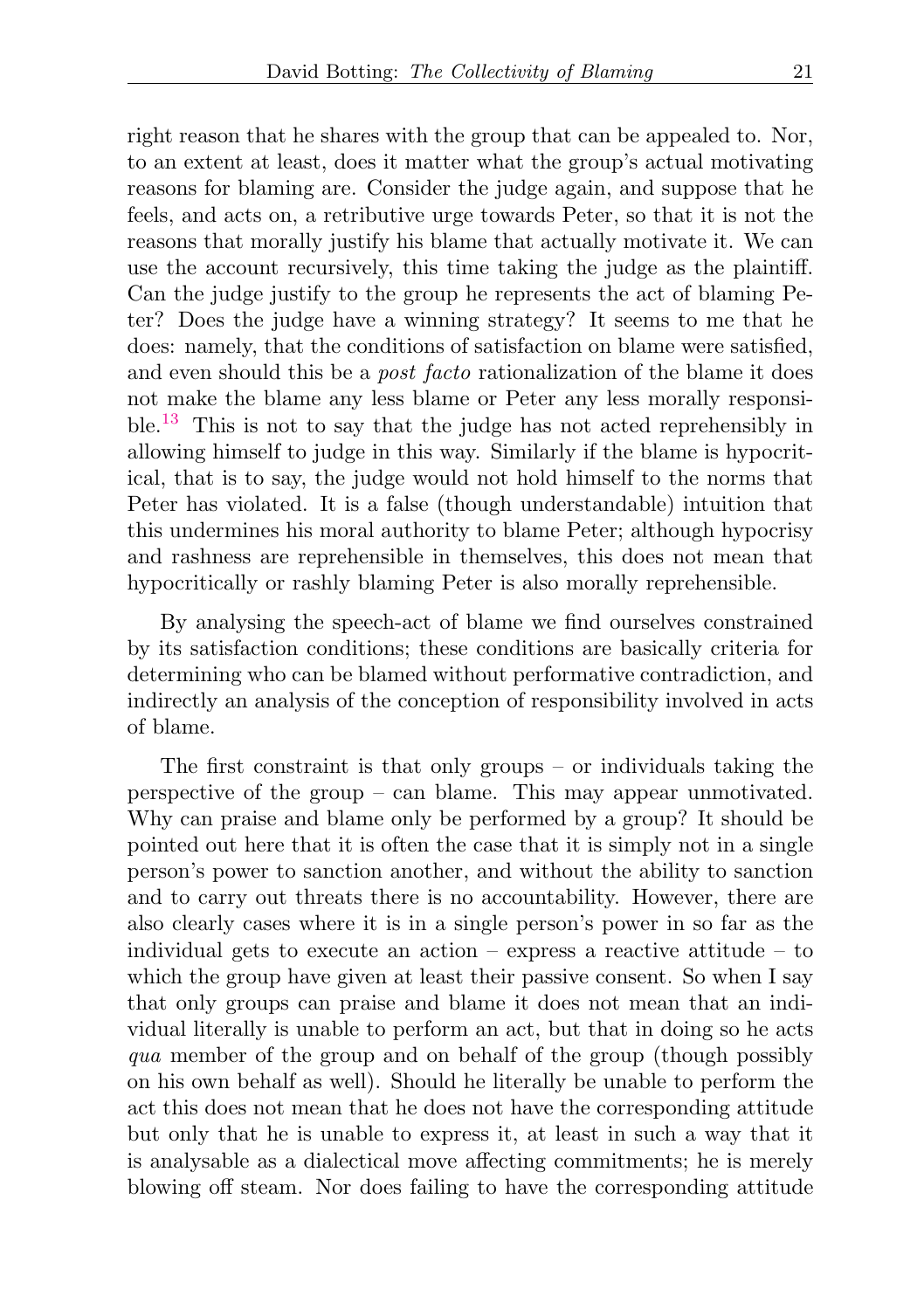prevent in any way his performing the act. So, he can have the attitude and fail to perform the act, and fail to have the attitude but still perform the act. This, as I have said, is because the attitudes involved in the blame are those that are attributed to the group. But he must satisfy the conditions for being a position-holder, since otherwise he does not act on behalf of the group and the speech-act does not count as that of blame because it is not then a speech-act performed by the group. Having the authority to act on behalf of the moral community is thus an external condition on successful performance of the speech-act, and does not in fact rely on what the speaker believes, although the speaker would nevertheless be acting inconsistently if he thought that he did not have the moral authority and yet still attempted to perform this speech-act; what I am saying is that the speech-act may still actually be successful when he is mistaken in this belief.

So we can rephrase the question: why is taking the perspective of the group a constitutive condition of speech-acts of blame and praise? One answer is that it is already there implicitly in the reactive attitudes theory when it talks about cultural practices such as those of retributive justice; these are collective *acts*, and not mere attitudes.

A better answer is that such acts of blame are considered by their perpetrators to be distinctively moral, and this carries along with it the implication that it is how every relevantly similar agent would act when faced by relevantly similar cases. This is part of the phenomenology of moral reasoning and action and is unaffected should it turn out that relevantly similar cases are treated differently by different groups. In principle, it is even possible for one group to praise what another group would blame, and for a person who belongs to both groups to praise qua member of one of those groups what he blames *qua* member of the other. It is important to realise that such a person is not being inconsistent or making a performative contradiction, since his actions are relative to the group. This is reflected dialectically by the fact that there is a different dialogue and *commitment-set* for each group to which the person facing sanction must defend himself, and no inconsistency in a commitment-set is produced by this apparently contradictory behaviour. Similarly, the person facing sanction need not defend himself in the same way to each such group. She must defend herself only by appeal to commitments that she shares with her interlocutor, and it is of course entirely possible that she might share commitments with one group that she does not with the other. She, also, is not behaving inconsistently or making a performative contradiction when she does. On the contrary, considered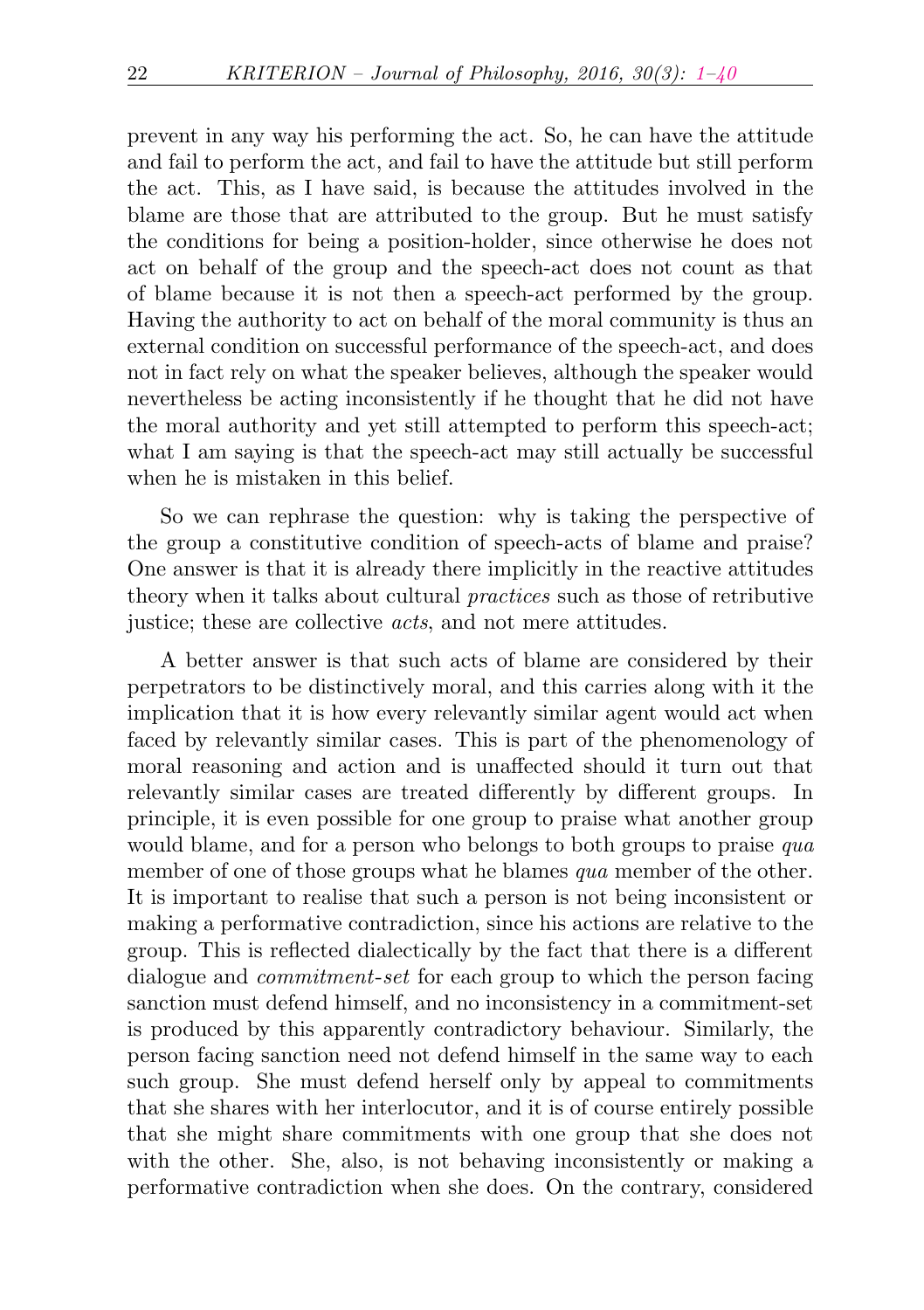dialectically she is arguing precisely how she should. What makes this consequence less palatable is that, according to what I said above, if one group praises her and another blames her, then she is (or, rather, considered to be) both praiseworthy and blameworthy.

However, the bullet may not be so indigestible after all, because there are constraints on the group's activity if it is not to be involved in a performative contradiction, and I will argue that the central aspect of this is the disqualification of moral luck. I start by assuming that the purpose of moral practices is to discourage the morally reprehensible and that the group accepts the principle of "ought implies can." Luck, by definition, is not something about which we can do anything, so it cannot be the case that we ought to do anything. Of course, it might be argued that this assumption is false in some cases and there are real cases where bad luck is punished, but where it is then I would say that the practices in question are not distinctively moral and that being distinctively moral was one of the conditions of satisfaction of blame. So, such a group plays at blame, but does not really blame. Blame plays some other social function here: as ritual or bonding exercise.

I have now used the phrase "distinctively moral" several times and it could be asked what I mean by this. I will demonstrate what I mean by using it in an argument. Let's start with an argument from [\[14\]](#page-37-5) that is in some ways analogous. Malcolm argues not that determinism is inconsistent with intentional action but, interestingly, that the assertion of determinism is inconsistent with intentional action, because when I use language I would not be relying on its intentional properties for communication but only on its causal properties. But this is a false dilemma, and Malcolm has fallen into the trap of confusing determinism with (mechanistic) reductionism; it is quite possible for deterministic causes to include beliefs, intentions and everything else required for successful performance of an assertion or other illocutionary acts.

However, I do not think that assertion of or belief in determinism is consistent with successful performance of acts analysable as blame. If determinism is true, then ascriptions of blame are just as much determined as everything else. This response is an ancient one that goes back to the Stoics but is rarely countenanced in the modern literature. The Stoics did not actually endorse this response, being stern moralists according to Sorabji who at [\[21,](#page-37-6) 87] gives details of its ancestry. Sorabji calls this is a hard determinist response, but I think that this is a little unfair. The point is rather that, if we *assume* determinism, there is no real moral question of whether our blame is just or not, for whether we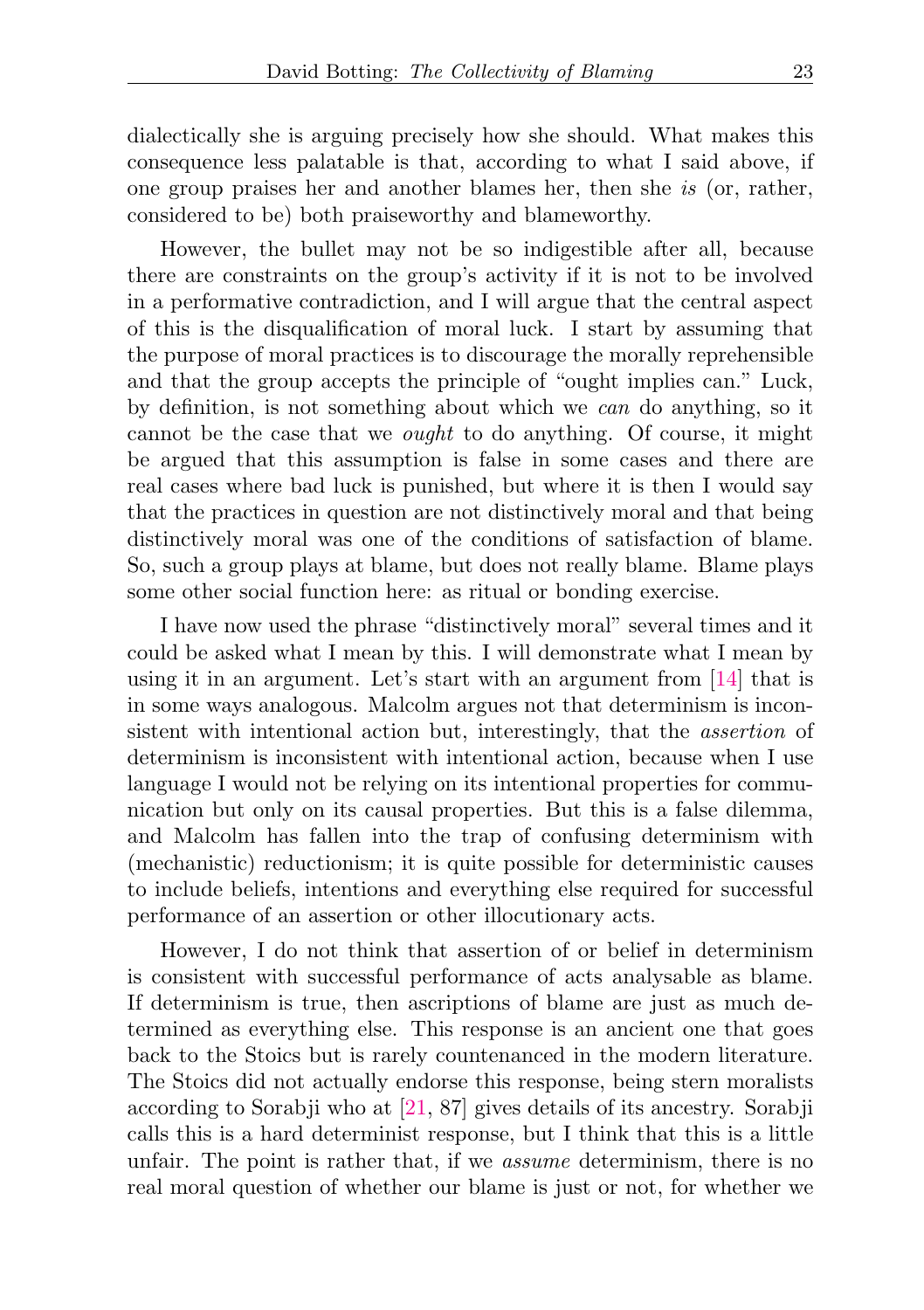blame or not is decided by some causal route over which we have no control; the whole debate becomes beside the point. My point is that we also are moralists, albeit a little less stern than the Stoics, and take our blame to have a moral weight that it could not have were it determined. We do not take the debate to be beside the point but to be very much on point, and this in itself – whatever side we may take in the debate – commits us to a certain conception of responsibility that is inconsistent with determinism. To put it another way, one side of the debate actually seems to be incoherent with having a debate at all.

Thus the judge, in believing that his judgment has a distinctively moral status, must assume that his judging is free, and that at least he himself has libertarian free will; otherwise, talking of morality's aims is redundant. If everything can be described in a purely descriptive vocabulary, then questions about morality and the values of personal relationships in a deterministic universe are problematic only in the sense that they cannot arise at all.

For example, incompatibilists often complain that determinism diminishes things, such as human relationships, that have great value to us, and compatibilists in their turn take a great deal of trouble to show that this is not the case. But both the question and the answer presuppose that there is a moral issue at stake, that it matters — it occupies a domain whose problems are not settled by simple description, e.g., of human behaviour, and neither side would consider such a description to be apposite. But if determinism is true then it seems as if to every gen-uine question a description should serve as an answer.<sup>[14](#page-34-4)</sup> Similarly, in my view, the worry that our moral practices are unjustified if determinism is true misstates the problem, for if determinism is true no questions about its moral status can seriously arise.

<span id="page-23-1"></span><span id="page-23-0"></span>There is also a methodological implication here. Sometimes empirical psychologists present various scenarios and ask for some kind of moral judgment. When the scenario is a deterministic one and aimed at assessing whether folk intuitions about moral responsibility, to take an example, are compatibilist or incompatibilist, $15$  this question is improper, in my view, unless, perhaps, "not applicable" is provided as a candidate answer. It should not be assumed that this is a genuine question, or that "Yes" and "No" exhaust the possible answers; they are not even relevant answers if the question involves a false presupposition.

Scenarios described in physicalist language are simply not the kind of things about which a group is asked to make moral judgments, or could usefully do so; "not responsible" here should be taken as a para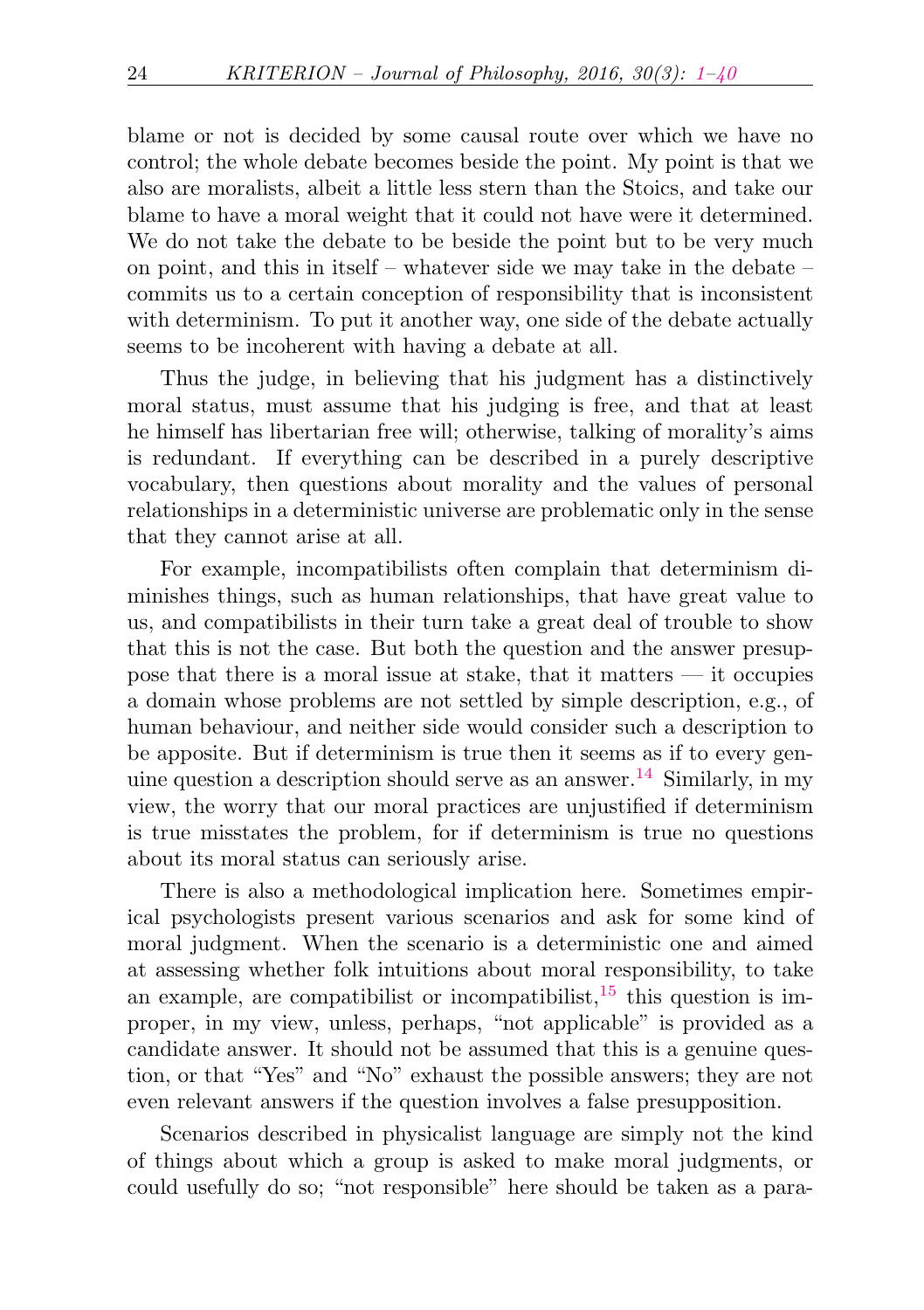phrase of "responsibility is not an applicable concept in this scenario." In other words, the question itself is at best infelicitous and at worst fallacious. For the same scenario described in psychological language, the agent could provide the group with reasons and excuses of the type that the psychological description at least suggests and for that reason a dialogue where they are discussed can be imagined to take place because of which we may have (or imagine that we would have) a reactive attitude. In reality, of course, we do not have that choice if mechanism is true, because in mechanism as in determinism it is not the agent that makes the relevant difference but facts out of his control. Either way, we cannot evaluate physical causes normatively. Finding oneself expected to evaluate physical causes is to find oneself in a contradictory situation where we have no intuitions to guide us. This also ties in with the concept of moral luck, because the intuition is that the agent who does not have libertarian free will has been lucky when his causal history has resulted in acts we count as morally good and unlucky when they are  $bad.<sup>16</sup> Again, there seems to be no point in moral criticism of what is$  $bad.<sup>16</sup> Again, there seems to be no point in moral criticism of what is$  $bad.<sup>16</sup> Again, there seems to be no point in moral criticism of what is$ determined, or to be more precise, the criticism would carry no moral weight.

<span id="page-24-0"></span>In short, determinists are not entitled to anything other than descriptive terms, and determinists who ask, answer, or just take seriously questions couched in such terms are themselves in performative contradiction. Although determinism and free will, or determinism and responsibility, may not be logically or conceptually inconsistent, the speech-act of blame is inconsistent with a belief in determinism in exactly the same way that an attempt to assert a belief in free will would be. The judge would be making a performative contradiction.

Put this way, it seems obvious that facts about the judge as well as about the actor are relevant to the actor's responsibility. Moral questions, we are inclined to think, are questions worth asking and answering, and the judge takes himself to be doing exactly this when he stands in judgment. Of course, he may be mistaking what he is doing, so I have not shown that determinism and responsibility are incompatible; what I have shown is that, because when we take a genuine act of blame to have been committed we must take the blamer to believe that his act of blame is distinctively moral (because this was one of the internal conditions of satisfaction of the speech-act), and this is inconsistent with attributing also the belief in determinism to him, for determinism rules out the distinctively moral. Similarly and implicitly for ourselves whenever we engage in a moral practice. Now, we might try to reconcile moral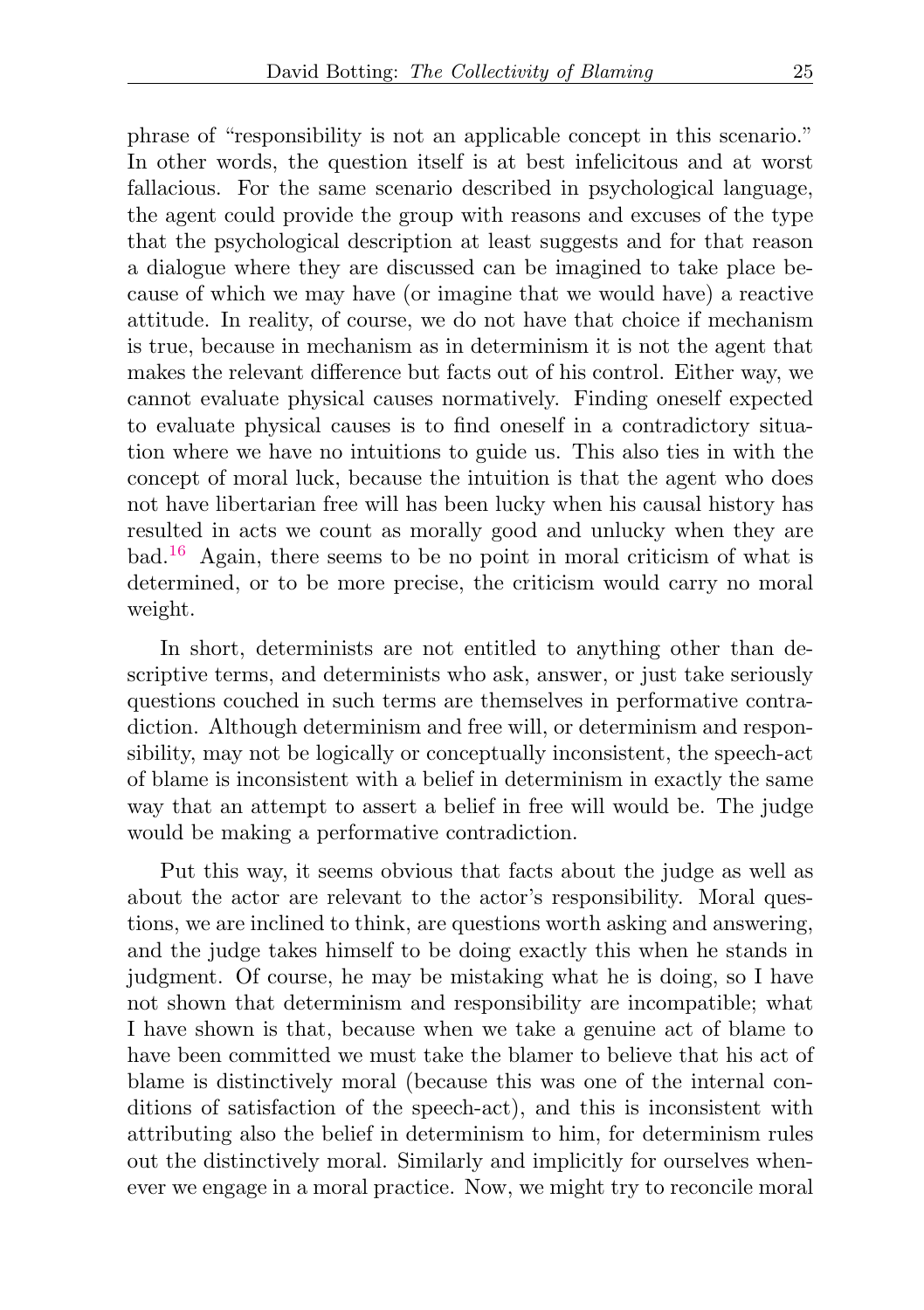language with determinism by considering free will as a necessary and convenient fiction which is, strictly speaking, false. But even this does not get around the fact that the judgment itself, and not only the act judged, must be determined. To call something "distinctively moral" can thus be thought of as the semantic thesis that moral acts cannot be represented without the use of moral terms. If moral acts are actually performed, then certain things must be presupposed.

# 3 Paul and Peter

How must Paul be related to Peter and to the community?

We have already said that the standing needed for blame itself, in contrast to punishment, is fairly minimal, and in fact for blame there seems to be no real distinction between Paul and the judge. True, it is Paul that will tend to actually experience a reactive attitude, and this attitude is likely to be due more to affect than to moral reasoning of the kind I have been describing, but as I have already said the motivating reasons for the reactive attitude have little to do with the appropriateness of the blame. True, a judge in the sense of a moral and legal authority has a greater obligation to reach his decisions by reason rather than emotion than is the case of the one who is directly affected, but as long as there are reasons, that is to say, a winning strategy, the responsibilityattribution is not undermined.

There is one further thing that I think is worth saying does not undermine Paul's reactive attitude or Paul's thinking his attitude to be appropriate: it does not matter whether the content of the norm that Peter violates is one that Paul himself endorses. That, as a matter of fact, you have a certain entitlement to make moral demands, is a separate issue from whether you personally think that such-and-such ought to be a moral demand.

Suppose, then, that Paul rather peculiarly does not think that being stolen from ought to be a norm. Because he does not, he may not even resent Peter for stealing from him. Yet he might still, and appropriately, resent Peter for violating a norm *just because it is a norm*, and because as a matter of fact there is such a norm it is appropriate for Paul to hold Peter to that norm and make the moral demand of Peter not to violate the norm. Paul is no less entitled to make this demand on account of not thinking that the norm ought to be a norm. I have already said briefly in the discussion of hypocrisy that the fact that Paul might not hold himself to that norm does not undermine the responsibility-attribution either.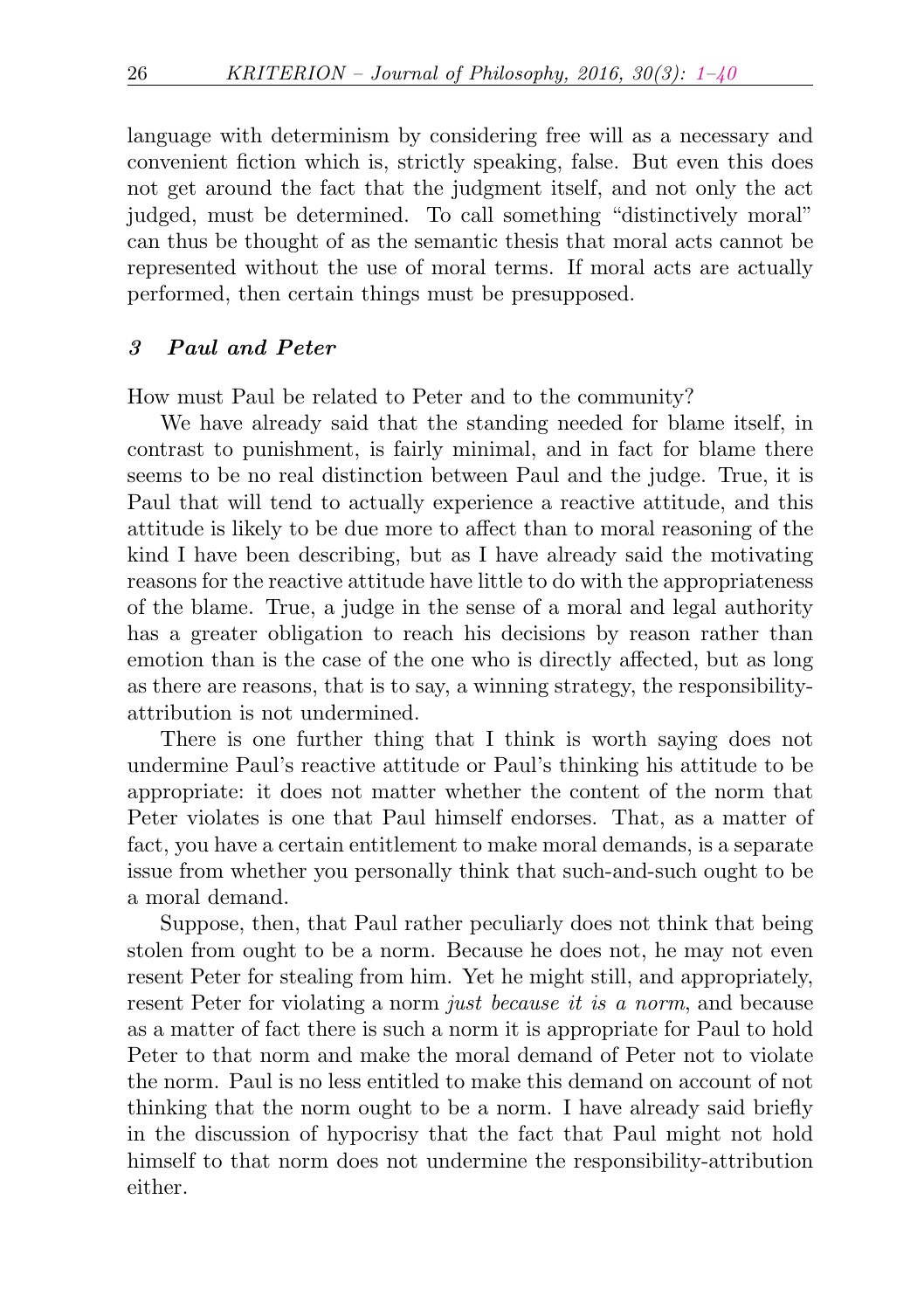It is of course possible and easily understandable that in such circumstances (where he does not personally endorse or hold himself to the violated norm) Paul might withdraw the reactive attitude, but I believe that any feeling that he may have that this withdrawal is incumbent upon him on grounds of appropriateness are mistaken; such feelings are due to taking the perspective of the individual rather than the collective, where it is the appropriateness of the collective's reactive attitude, in the form of the reactive commitment, that is relevant to the question of whether Peter should be held responsible. The moral demand gets its force from the moral community. This does not alter the fact that the moral demand is actually made by one individual to another,  $17$  and that the making of such demands regulates first and foremost a particular relationship between those individuals.

<span id="page-26-0"></span>As for Peter, the important thing to remember is that being a member of the moral community, and sharing goals with the moral community, in no way requires Peter to endorse those goals or to embrace those norms and expectations he is charged with violating. Nor does there seem to be any reason to suppose that Peter is unable to regulate himself according to those norms and expectations. This means that Peter is an apt object of reactive attitudes.

# 4 Conclusion

As I said near the start of this paper, the guiding intuition is that we take our practices of blame to have moral weight, and in doing so we find ourselves committed, whatever our other metaphysical beliefs (e.g., about whether determinism is true), to having a certain conception of moral responsibility and moral blame. I have followed a tradition that sees the blame as a speech-act and these commitments as its conditions of satisfaction.

Some of these conditions will be internal conditions, which is to say that they can be performed only by a speaker with the right psychological attitudes, and it is in this way that the speaker's conception of moral responsibility gets embedded in the speech-act of blame. My innovation is to say that it is the moral community itself that should be regarded as the speaker, so it is the attitudes that can be attributed to the community that are relevant to the successful performance of the speech-act, rather than the individual's attitudes. As Pettit would put it, the community must be one where reason has been collectivized, and this is a matter of following procedures.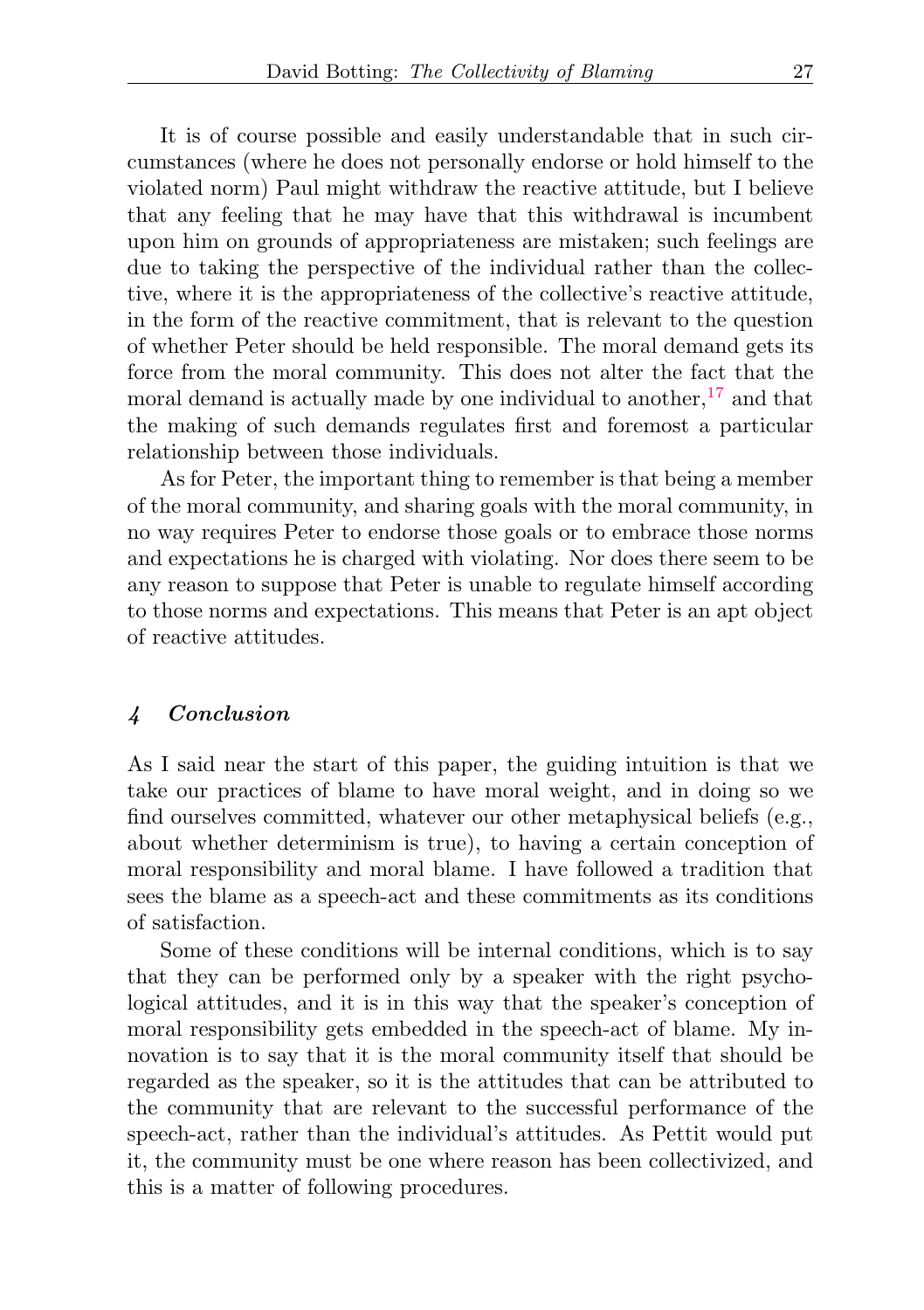These procedures amount to a supervenience relation between the reactive attitude attributed to the community and the beliefs of its members, or to be more precise (since we should not assume sincerity) the beliefs attributed on the basis of their speech-acts to its members (including the one to be blamed) about whether excuses or exemptions obtain. Just as this allows beliefs to be attributed to the community even in cases where no member of the community has that particular belief, so, I argued, a reactive attitude could be attributed to the community even in cases where no member of the community has that particular reactive attitude. In such cases the members of the community may be said to accept the belief or reactive attitude.

As well as beliefs and reactive attitudes, there is also an obligation to blame attributable to the community derived from the dialogical interplay of reasons as a corollary to the belief that the agent is responsible. In this case there will be a similar obligation that is attributable to its members, or at least those in the community with moral authority. Even though they have the same content, the obligations are nonetheless distinct because some considerations can defeat or override some or even all of the obligations of the individuals without defeating the obligation of the community. Even so the community's obligation supervenes on the same set of propositional contents; the belief that the agent is responsible (i.e., has no winning strategy) comes first and the obligation to blame is its corollary (provided that the agent is responsible to the community and consequently obliged to provide it with a justification in the first place).

It follows because of this that the community's members have obligations, so it is still true to say that the moral obligations of the community supervenes on those of its members, even if the order in which we actually attribute obligations tends to go from the community first to the members second. Even though all the member's obligations can be defeated, a defeated pro tanto obligation is still a pro tanto obligation, so there will always be *pro tanto* obligations in the supervenience base and it is not implied that the community must be strongly rather than weakly autonomous. This is how it goes with acceptances too, since, provided that certain other conditions on membership in the community are satisfied, there is a pro tanto obligation for those in the community to accept the belief attributed to the community and others in the community are entitled to expect certain performances on the basis of that obligation, such that they are entitled to require you to justify yourself if either you do not carry out such performances, or (as is more likely the case) you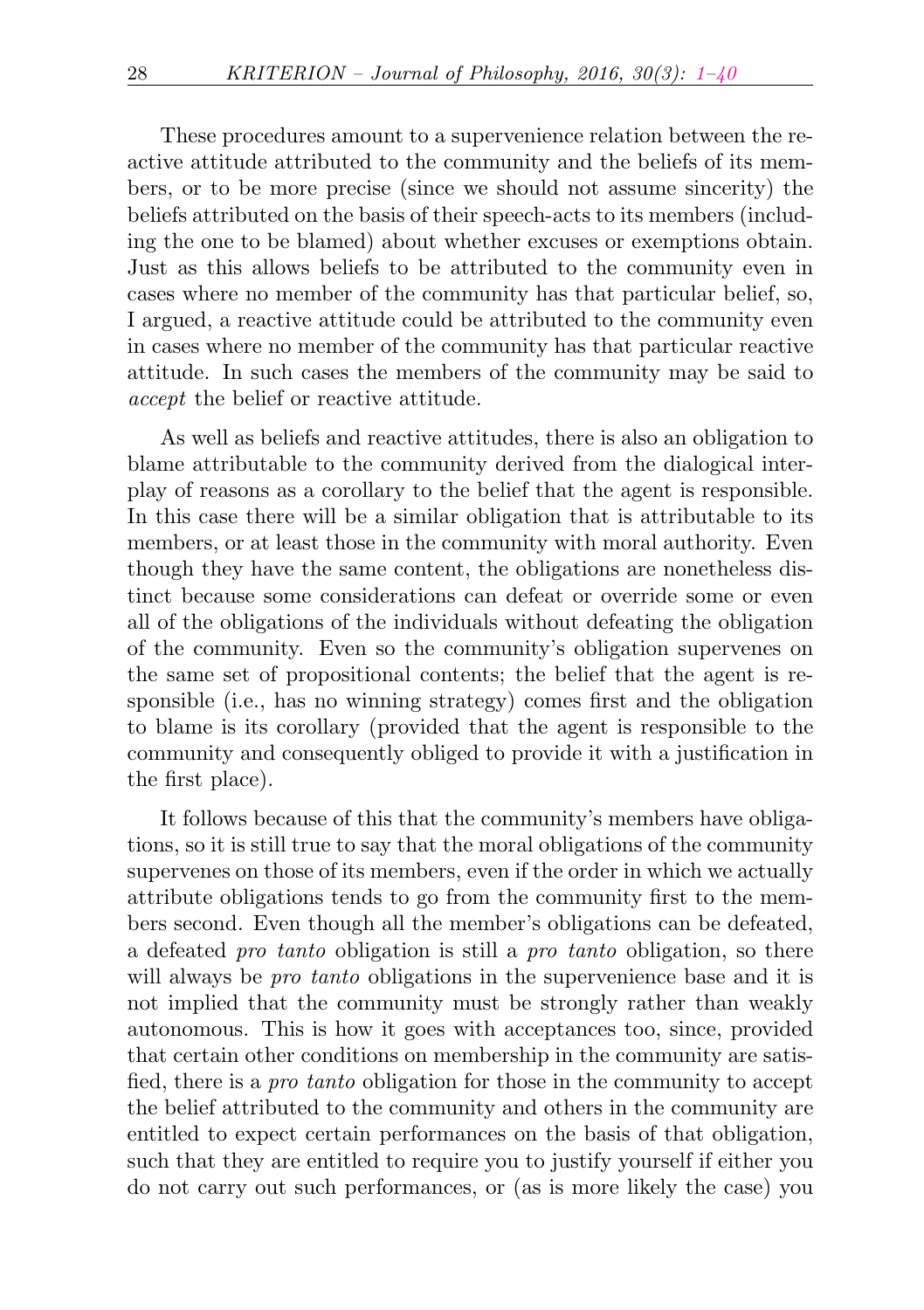do something that conflicts with that obligation. When the acceptance is that some agent is responsible and there is a corresponding obligation to blame him, and I do not, this does not mean that the agent is not to blame but simply that I am accountable for not blaming him. There is then two cases of moral expectations not being met, by the agent and then by myself.

Because there is this distinction between beliefs and accceptances, and moral obligations with respect to both, there may be a conflict between what you personally believe to be the morally right thing to do and what you accept as the morally right thing to do, and there will be a corresponding conflict between obligations. On the basis that you have violated an expectation you can be required to give a justifying reason, and you may say that your moral conscience did not allow you to, that for you the pro tanto obligation was defeated and consequently not your all things considered obligation. Often we admire such people, especially when hindsight has shown them to be right (our admiration is probably biased by a one-sided diet of examples, although it commendably cautions us not to take our moral superiority for granted). Whether and to what extent this is acceptable as a justifying reason to the moral community to whom it is given, however, is a matter of the substantive ethical code of that community.[18](#page-35-0) Some form of mitigation would probably be appropriate, but this need not undermine the blame or responsibilityattribution itself. If, in the exchange of reasons, the agent fails to give a reason considered by the moral community to be justifying, then on my account he is (considered to be) morally responsible. One can, then, be morally blamed for doing something that is morally good, and one can be morally obliged to do something that one considers to be morally bad. The obligation to blame is pro tanto only, but it remains: this is captured in my definition of accountability.

<span id="page-28-0"></span>In summary, the community must be (weakly) autonomous: it must be possible to attribute intentional and moral properties to the community that supervene on those of the community's members but can vary in propositional content and/or being defeated or not (which affects in consequence what comes out as all things considered).

Some of the conditions of the speech-act of blame will be external conditions. The conditions on membership in the community, whose function in moral practices and moral justification are described above, are such external conditions. I have used the accounts of Tuomela and Kutz to cash out these conditions. The details do not actually matter too much and one can probably substitute other accounts without loss.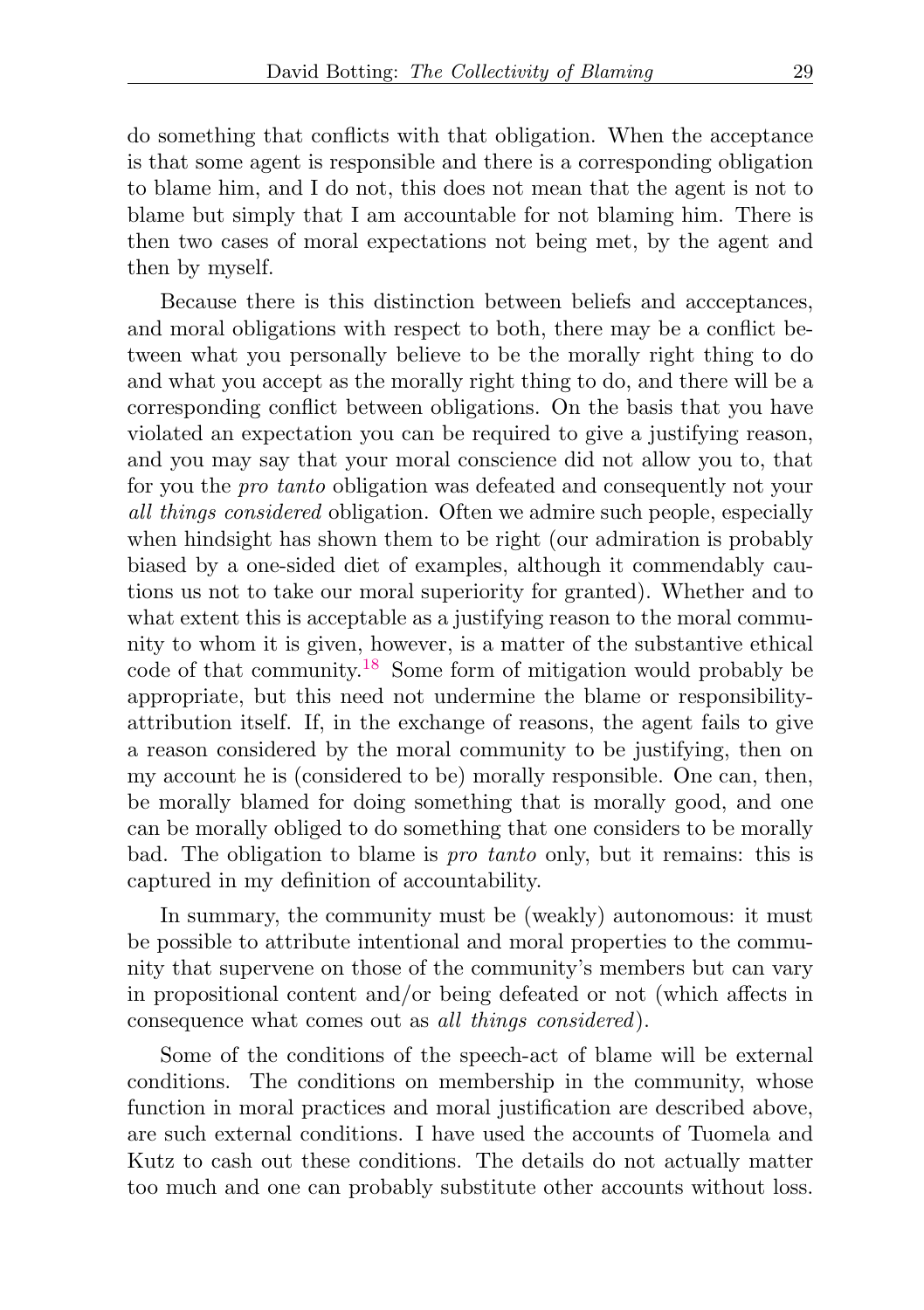The only thing that we need to ensure is: i) that a distinction between an acceptance and a belief is maintained (i.e., reason is collectivized); ii) that beliefs attributed to the group are normatively binding on the group; iii) that at least sometimes this normativity is moral, and; iv) that corresponding to this moral normativity are pro tanto moral obligations. To these we may add: v) that the procedure from which the acceptance results embodies norms of communicative rationality, or to put it in dialogical terms, that the collective follows rules of dialogue that allow for the "free" exchange of reasons, the commitments in the dialogue corresponding to the attitudes we attribute to the group, of which group both the accuser and the accused are parts and play complementary roles in the dialogue, even though on another level they are mutually antagonistic.<sup>[19](#page-35-1)</sup> The accountable agent must be given the opportunity to answer, and reason cannot be collectivized in such a way that excludes certain individuals or sub-groups within the collective.

<span id="page-29-0"></span>Moral reasoning  $-$  or at least reasoning about whether an agent is morally responsible – is reasoning about who has the winning strategy in a dialogue conducted according to rules that allow for an appeal to dialogical commitments shared by the moral community, and where the substantive content of these commitments can be fitted into the Strawsonian framework of excuses and exemptions. In my view, this is a framework only, and different moral communities may have different substantive views on what fits into this framework, that is to say, on what they are prepared to consider as grounds for the excuses and exemptions. One reasonably substantive thing that I think *must* count as grounds for an exemption is moral bad luck. I have taken the view that this is embedded in the community's conception of responsibility itself, but perhaps it might just be an empirical fact that all communities accept an 'ought implies can' principle, and from the way I have justified it – that morally blaming the morally unlucky would be pointless – it does not follow that it is a conceptual truth about responsibility, or that we must consider it to be such when we blame.<sup>[20](#page-35-2)</sup> There are many speech-acts that we are able to perform, and even do perform, even though performing them is pointless or redundant. Pointlessness does not equate to a performative contradiction, as perhaps it would do when we blame someone who we know to be quite unable to understand what it is we are doing or to recognize our illocutionary intentions, as to someone for whom an exemption obtains ([\[26\]](#page-38-2)).

<span id="page-29-1"></span>Blaming is a collective act, and its appropriateness depends on the collective's substantive ethical concerns. Responsibility is definable in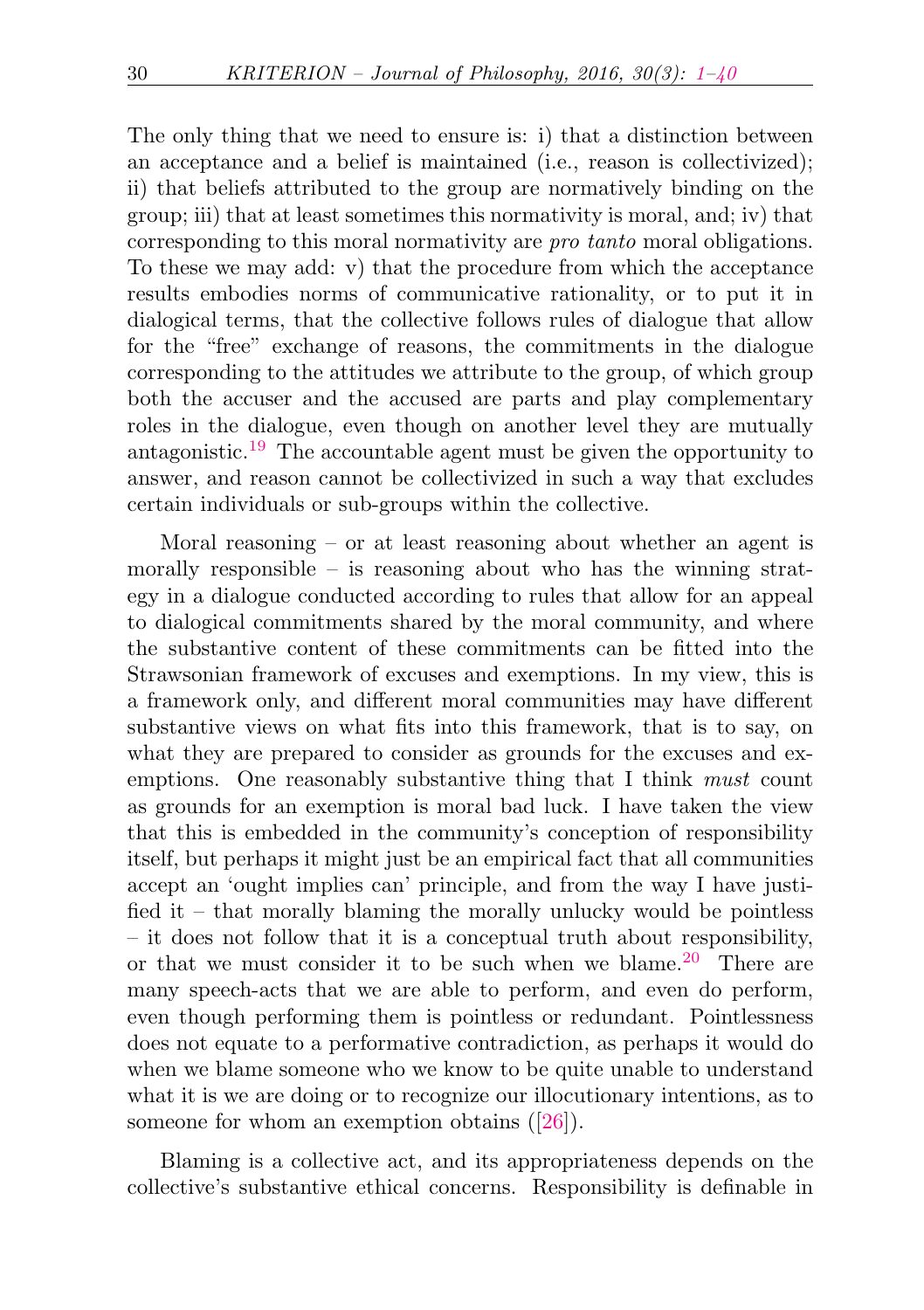terms of performance of this act. If one of the external conditions is not satisfied then the blamer does not have the standing to blame; the blame is not successfully performed and is not binding on the one who is blamed, just as a legal sentence must be pronounced by a judge or other authorized party or else it is not a legal sentence at all. The external conditions are not difficult to satisfy, however. Also, although Paul, in the example, is the one who is likely to have the reactive attitude, and may express the reactive attitude, he is not in a privileged position with regard to blaming Peter, and in fact it is only because Paul takes his blame as having moral weight, that is to say, by integrating into his experience the perspective of the community itself that is the source of the moral norms Peter has violated, that Paul's blame has the particular kind of moral force that Paul takes it to have. Again, this integration of the two perspectives is not a difficult condition to satisfy, but is in fact a commonplace of moral experience, and both Paul's own reactive attitude and that reactive attitude we attribute to the community are expressed in one and the same act, though it is the latter that accounts for the moral force.

Finally, I claimed that those who blame see their blame as the appropriate moral response to a moral wrongdoing, and thus as requiring a moral justification by moral reasons; Strawson agrees with the incompatibilists that those compatibilists change the subject who give an instrumental justification in terms of management, regulation, and put objective attitudes in place of the reactive attitudes, thereby relegating reactive attitudes to mere psychological phenomena that provide no insight into moral questions as such. This is just not how we conceive of our moral practice, and our moral conceptions must reflect this fact; these conceptions underlie our blaming and are implicitly affirmed when we blame. As already said, we incur a commitment to these conceptions, and even if we cannot formulate them, the patterns of our reactive attitudes seem to show that we are at least sensitive to the features involved in them. I put this in terms of the "distinctively moral." I argued then that if there was a sphere of the distinctively moral – and our moral practices seemed to commit us to there being one – then determinism must be false, for determinism cannot tolerate any genuinely normative language but must re-interpret it as a disguised description of our psychology. Of course, on one level it does describe our psychology, but we do not mean or intend it that way when we use it. When we use normative language, and especially moral language, either directly or through practices indirectly analysable as speech-acts of praise or blame, we are also committed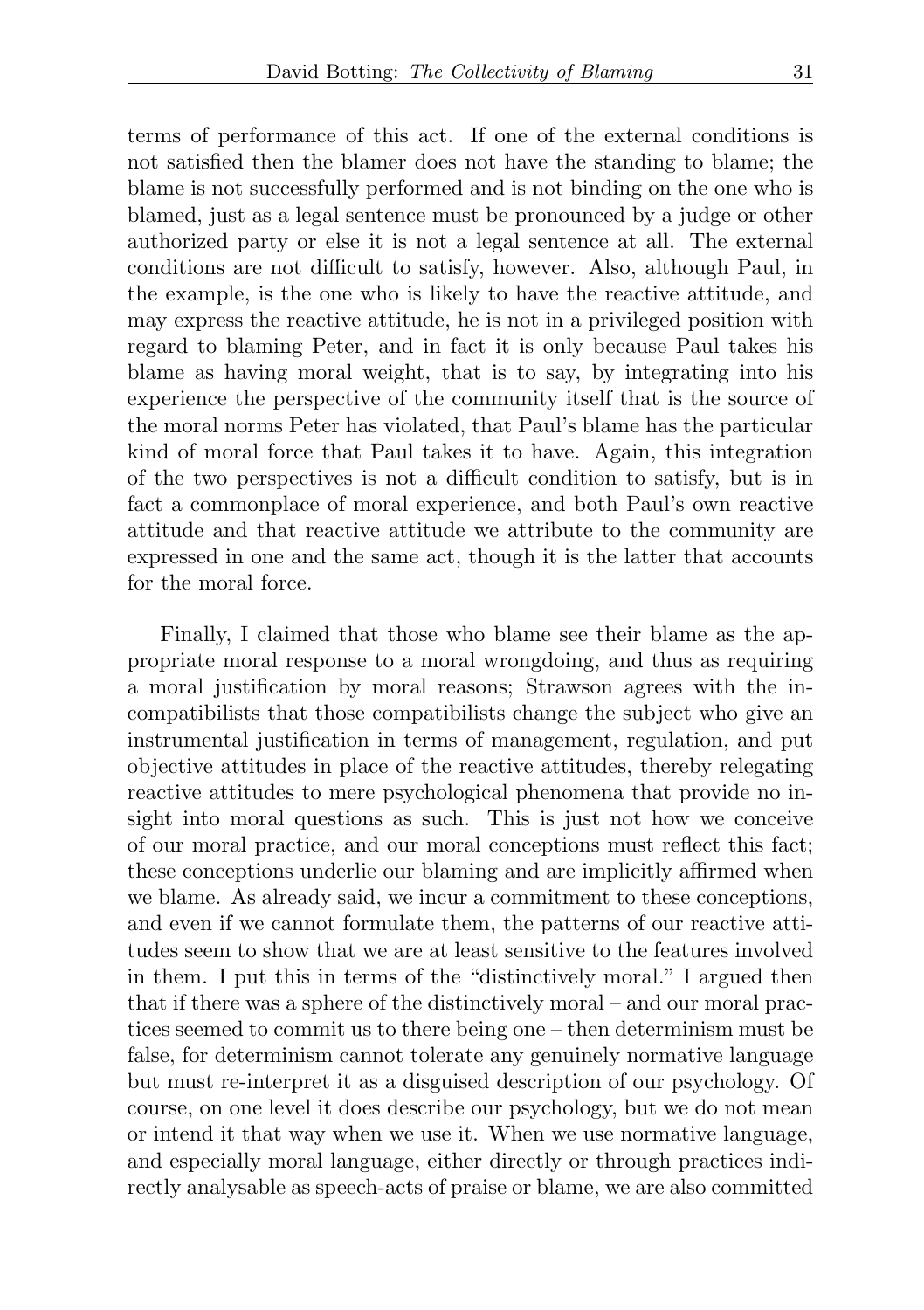to determinism being false and are in a performative contradiction if we blame while believing determinism to be true, irrespective of whether we or anyone else are aware of this. This was not so much because an agent's actions being caused amounted to coercion or some other reason that might undermine his moral responsibility, but because we cannot conceive of the act of blaming itself as being caused and yet still having the moral force and weight that we take it to have. Of course, as a matter of fact the act of blaming might be caused without our being in any way aware of it, so determinism itself is not inconsistent with holding people responsible. What I do say is that the conception of responsibility that we find ourselves committed to excludes the possibility of determinism being true, so it is a pragmatic/performative contradiction to allow that it is true or even that it might be true when we blame.

### Acknowledgements

This work was supported by two grants of the Portuguese Foundation for Science and Technology (FCT): "Is moral reasoning essentially dialogical?" (SFRH/BPD/77687/2011) and "Argumentation, Communication and Context" (PTDC/FIL-FIL/110117/2009).

## Notes

- <span id="page-31-0"></span>[1](#page-1-0) It is this intuition (viz., that this kind of compatibilist has taken the morality out of our presumptively moral practices of blame and punishment) about which Strawson [\[22,](#page-37-0) 4] says that the 'optimist' (Strawson's term for the Schlickian kind of compatibilist) has nothing more to say, to compatibilism's detriment. It should be observed that Strawson limits the discussion of compatibilists to the optimists, apparently ignoring the other kinds of compatibilism just mentioned.
- <span id="page-31-1"></span>[2](#page-3-0) I must admit that I always feel reservations about the interpretation of Strawson's arguments as drawing conclusions about the concept of responsibility itself. I prefer to think of reactive attitudes theory as an account, or perhaps a methodology for acquiring an account, of responsibility-attribution, and Strawson's arguments as making epistemological points rather than conceptual points. I would also question whether Strawson really says that being responsible is a matter of being held responsible; all that I think strictly follows from his arguments (if they are good) is that the reasons for which we consider someone to be responsible can be discovered by naturalistic description of the pattern of our reactive attitudes and do not require further justification.
- <span id="page-31-2"></span>[3](#page-5-0) Excuses function by showing that an action did not manifest ill-will and obtain when the agent could say in response "I didn't mean to," "I hadn't realized," "I didn't know," along with things like "I couldn't help it" when backed by "I was pushed," "I had to do it," "It was the only way," or "They gave me no choice."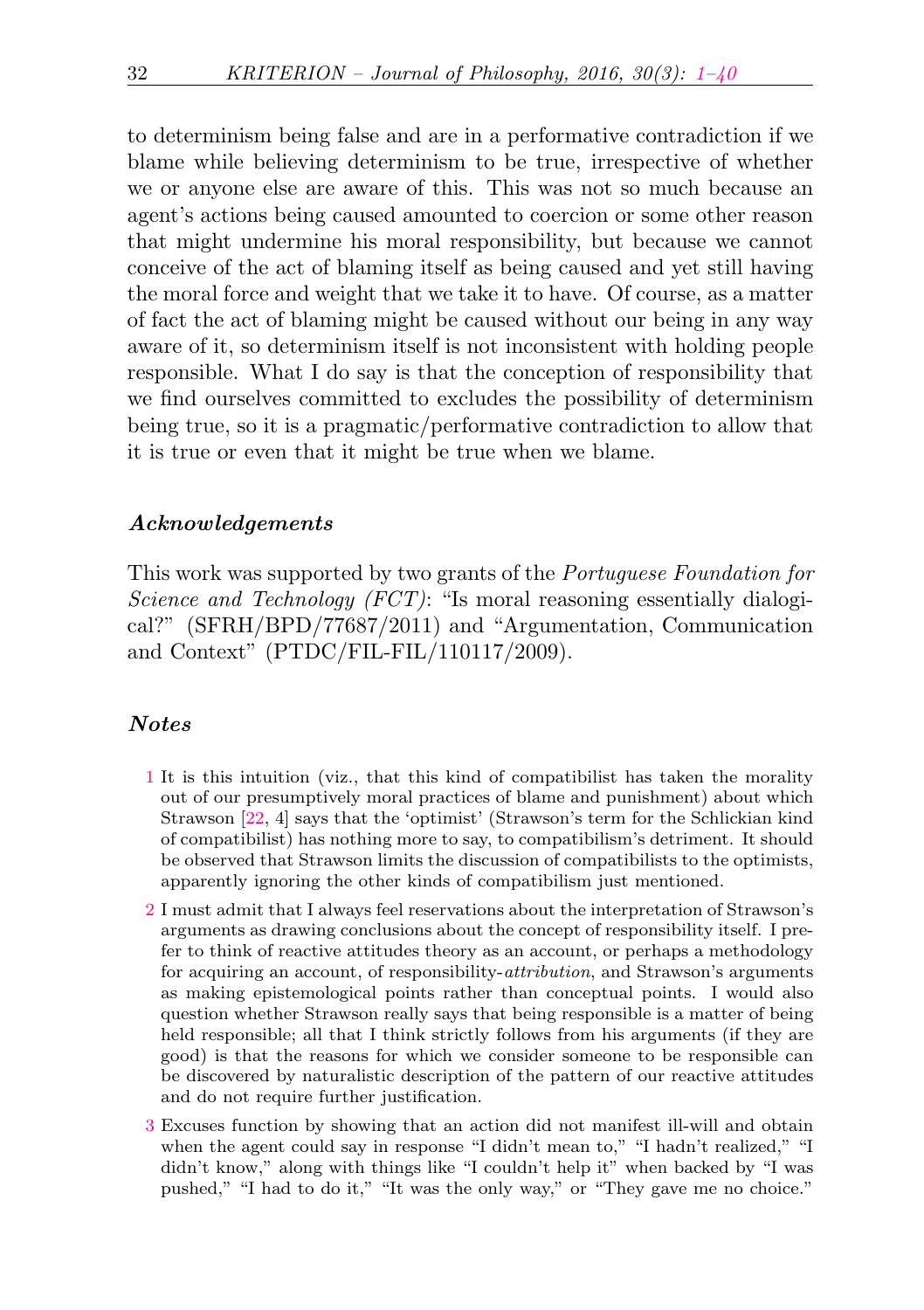One kind of reason that the norms of appropriateness are sensitive to, then, are those concerned with quality of will. Importantly, an agent excused in this way is still held to expectations and as one for whom reactive attitudes are apt [\[22,](#page-37-0) 7-8].

Exemptions function by showing that the agent's agency is too diminished either by their incapacity to understand expectations and norms, or by their incapacity to regulate themselves by those expectations and norms, for it to be appropriate to hold such agents to those expectations and norms; they are not apt objects for reactive attitudes. Exemptions obtain when the agent (or someone on the agent's behalf) could say in response "He wasn't himself," "He has been under very great strain recently," "He was acting under post-hypnotic suggestion," "He's only a child," "He's a hopeless schizophrenic," "His mind has been systematically perverted," or "That's purely compulsive behaviour on his part." A second kind of reason that the norms of appropriateness are sensitive to, then, are those concerned with incapacity [\[22,](#page-37-0) 8-10]. Here the reactive attitudes should be replaced with objective attitudes and by doing so we treat the agent as less than fully human, in some sense, and seek only to manage him.

When an excuse or exemption obtains, we do not consider resentment appropriate. Indignation is the analogue of resentment when one is not oneself the injured party, and is argued (on the grounds that supposing otherwise leads to a pathological kind of moral solipsism in which one considers oneself to have some kind of morally privileged position compared to everyone else) to have the same conditions on appropriateness as resentment.

<span id="page-32-0"></span>[4](#page-5-1) As an example, consider a tenure committee from the point of view of the members' beliefs about the areas in which the candidate excels. Individual  $M_1$  believes that candidate D excelled in research and teaching, but not in service. Since  $M_1$ believes that D did not excel in all three areas, for these beliefs to be deductively closed and hence rational,  $M_1$  must also believe, and does, that D should not be granted tenure. Individual  $M_2$  believes that D excelled in research and service but not in teaching, and so agrees with  $M_1$  that D should not be granted tenure. Similarly, individual M<sup>3</sup> believes that D excelled in teaching and service but not research, making it unanimous that D should not be granted tenure. These beliefs are all rational on the individual level.

However, the majority believed p that D excelled in teaching (individuals  $M_1 \&$  $M_3$ ), a majority believed q that D excelled in research (individuals  $M_1 \& M_2$ ), and a majority believed r that D excelled in service (individuals  $M_2 \& M_3$ ). They also all believe *not-q* that D should not be granted tenure. The problem is that they also believe the biconditional (q if and only if (p and q and r)), i.e., that tenure should be granted if these propositions are true; furthermore, the majority do believe of these conjuncts that they are true, so if they believe the biconditional, then they should also believe D should be granted tenure in order for the group to be rational. Otherwise, the beliefs of the group will not be deductively closed. Proposition-wise supervenience, where the group's belief about some proposition (in the example,  $g$ ) is taken directly as a function (in this example a majority, but other functions are possible but lead to the same results) of the members' beliefs about that same proposition, leads to refusal of tenure and irrationality at the group-level [\[12,](#page-37-1) 92-93].

<span id="page-32-1"></span>[5](#page-7-0) [\[9,](#page-36-3) 67] expands on the kind of normativity involved:

a. Each participant has an obligation not to act contrary to the shared intention.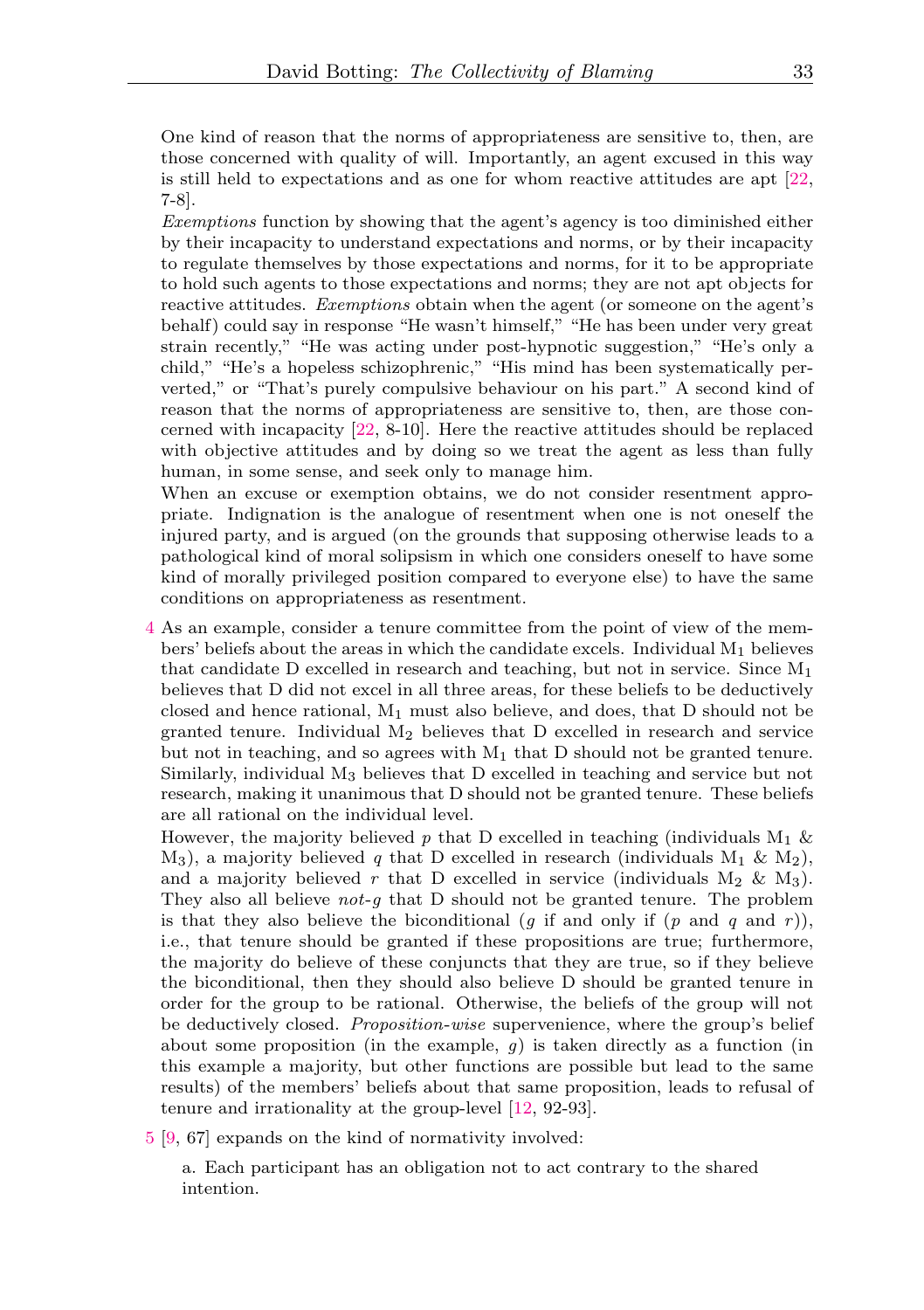b. Corresponding to these obligations are rights or entitlements of the other parties to the appropriate performances.

c. If one participant does something contrary to the shared intention,

the others have a special entitlement to rebuke that person.

She calls this the obligation criterion. There is a broad consensus that there are moral norms of this kind, differing only in details, such that I do not intend to defend these claims or argue for them further, nor does it matter for my purposes which account of group intentionality is correct as long as it accounts for these moral norms (Bratman's is the only account of joint intentionality that I know of that denies any moral normativity).

- <span id="page-33-0"></span>[6](#page-8-0) For instance, if one of the members of the tenure committee was not properly elected to the committee in the first place then the committee does not grant tenure irrespective of what attitudes can be attributed to its members.
- <span id="page-33-1"></span>[7](#page-9-0) There is a strong similarity between my dialogical view and Wallace's [\[25\]](#page-38-3) view that an actual reactive attitude is not necessary to hold an agent responsible if instead there is a judgment that a reactive attitude would be appropriate.
- <span id="page-33-2"></span>[8](#page-13-0) [\[20,](#page-37-3) 470] argues:

From the fact that I do not "hold" someone responsible for an objectionable attitude or action, in the sense of actively blaming her for it, it might be inferred that I do not hold her to be responsible for that thing, in the sense of open to moral appraisal, or that I do not hold her to be culpable for it, in the sense of open to legitimate moral criticism. But these things simply do not follow. If a good friend of mine is under a lot of stress, for example, I may not "hold" her responsible, in the sense of actively blaming her, for some insensitive comments she makes to me. I can judge both that she is responsible for her comments, and that she is open to legitimate moral criticism for them (because they are hurtful). But given the circumstances, I may decide that it would be uncharitable for me to take up attitudes of anger and resentment, or to explicitly reproach her in any way. In making such a judgment, however, and in renouncing these attitudes and responses, I need not think that my friend is not really responsible, or not really at fault, for her behavior.

<span id="page-33-3"></span>[9](#page-15-0) [\[11\]](#page-37-7) reports empirical research that shows how widespread this intuition is, although she considers it to be a tu quoque. A female student of Libby's argued thusly:

If I think that it is likely that I would have owned slaves had I been born into the American slave-owning South, then it is not appropriate for me to say that slave-owners were blameworthy. Likewise, if I think that I would have followed the orders of the SS, then it is not appropriate for me to blame those who did. [\[11,](#page-37-7) 10]

However, Libby considers this intuition mistaken:

Perhaps she was worried that she would be labeled a hypocrite for pointing out the moral mistakes of others in light of the fact that she herself had surely committed her own mistakes. ... [T]his charge of hypocrisy ... would be fallacious. The fact that Emmy has failed to perform all and only morally permissible actions is not logically relevant to her arguments attempting to establish that some other individual has done something morally impermissible. [\[11,](#page-37-7) 7-8]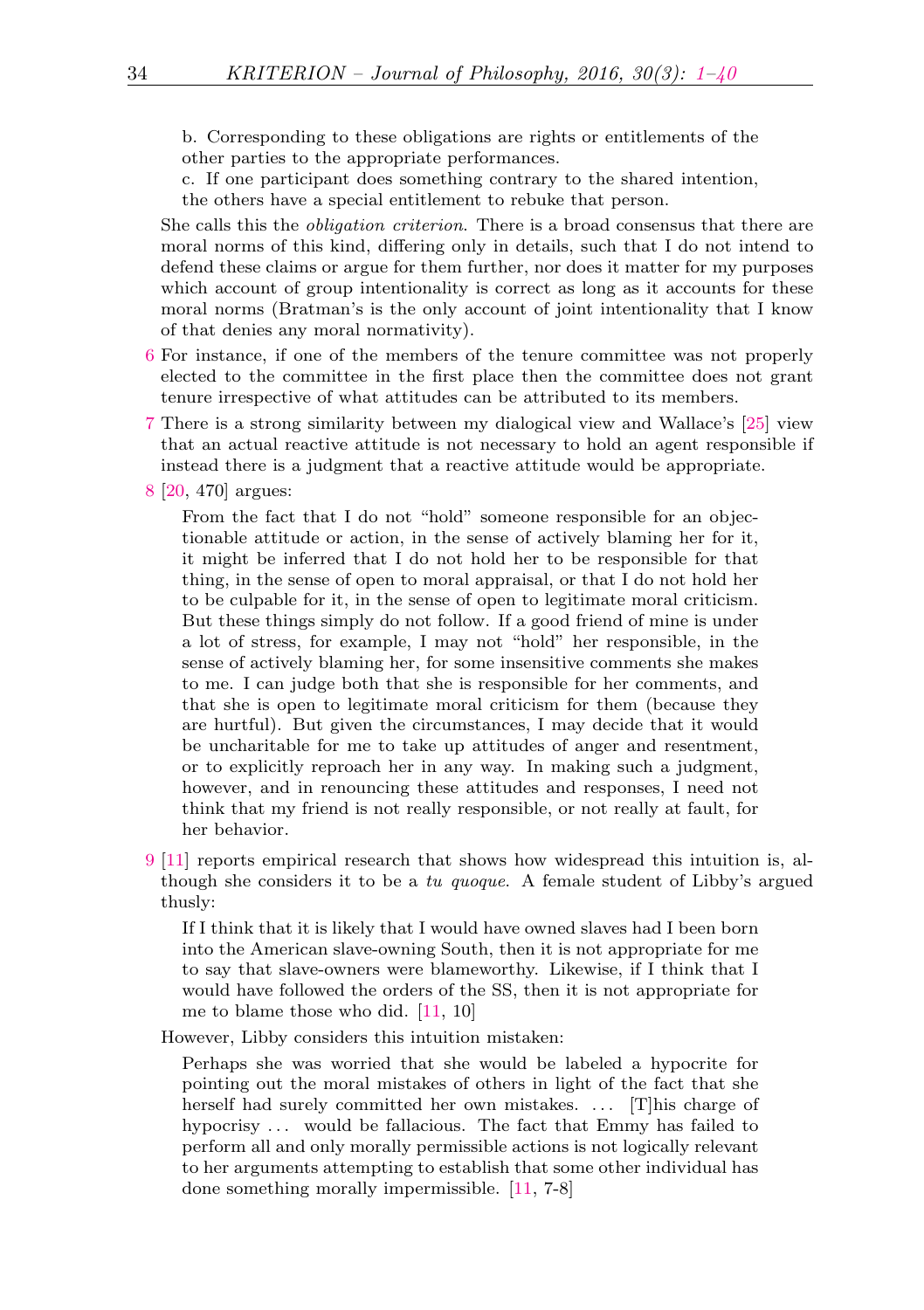- <span id="page-34-0"></span>[10](#page-15-1) According to [\[8\]](#page-36-4) it is not necessarily inappropriate to feel guilt or shame for practices that were in fact socially approved of at the time.
- <span id="page-34-1"></span>[11](#page-16-0) This over-simplifies. For a more subtle analysis see [\[1\]](#page-36-5).
- <span id="page-34-2"></span>[12](#page-19-0) McKenna calls such a dialogue a moral responsibility exchange. In [\[4\]](#page-36-6) I show that this follows closely a particular dialectical model regulated by a specific set of rules. Note also that another way of stating the same condition is to say that G has the reactive attitude for resentment towards A, for the condition here is the same as that by which resentment is attributed to the collective.
- <span id="page-34-3"></span>[13](#page-20-0) We can take the same approach to the personal pro tanto obligations mentioned earlier. Does the obligation of caring for a sick child defeat the obligation to show due diligence? I think it depends on the substantive ethical norms of the moral community whether this is to count as grounds of, for instance, the excuse "I had no choice."
- <span id="page-34-4"></span>[14](#page-23-0) "The factual . . . is a paradigm case of the non-normative," Cohen [\[5,](#page-36-7) 316] says. This does not rule out that our methodology for finding the answer may be based on description. It does not rule out a Strawsonian kind of naturalism where the conditions of responsibility are held to be discoverable by investigation of and description of our psychological habits regarding reactive attitudes.
- <span id="page-34-5"></span>[15](#page-23-1) Nahmias et al have done the experiment of describing the same deterministic background and varying whether an action is described as caused by his intentional states or by his neurophysical states, notwithstanding the fact that each are equally determined. They discovered that respondents were ready to attribute responsibility where psychological language was used but not when physical language was used. This seems to show that people are generally amenable to compatibilism between determinism and responsibility, contrary to the claims of incompatibilists, but not to the compatibilism between mechanism (the reduction of the description to a physicalist language) and responsibility. When examined more closely the folk conception of responsibility is not incompatibilist, it is argued, but only seems to be [\[16\]](#page-37-8). Against this, [\[18\]](#page-37-9) argued that the folk conception of responsibility was incompatibilist and that what the studies (backed up with studies of their own) showed was that when presented 'concrete' cases subjects tended to exhibit compatibilist tendencies, but that when presented abstract cases subjects tended to exhibit incompatibilist tendencies. This in turn was explained by the fact that concrete cases elicited high affect which biased the psychological process; compatibilist intuitions were performance errors. But [\[17,](#page-37-10) 255-256] turns this around:

With no other information given, people tend to assimilate determinism to coercion, but this suggestion is concealed when an intentional action is described in concrete terms. Determinism is also sometimes assimilated in people's minds to reductionism. But determinism does not preclude intentional, rational action. The concrete case avoids these faulty assimilations.

These assimilations being faulty in her opinion, it is incompatibilist intuitions that are performance errors.

- <span id="page-34-6"></span>[16](#page-24-0) See [\[3,](#page-36-8) 26-27] where I argue that the issue of moral luck underlies and explains many of our otherwise puzzling intuitions.
- <span id="page-34-7"></span>[17](#page-26-0) [\[7,](#page-36-9) 9] will similarly claim that moral demands are second-personal though they get their force from being norms of the moral community: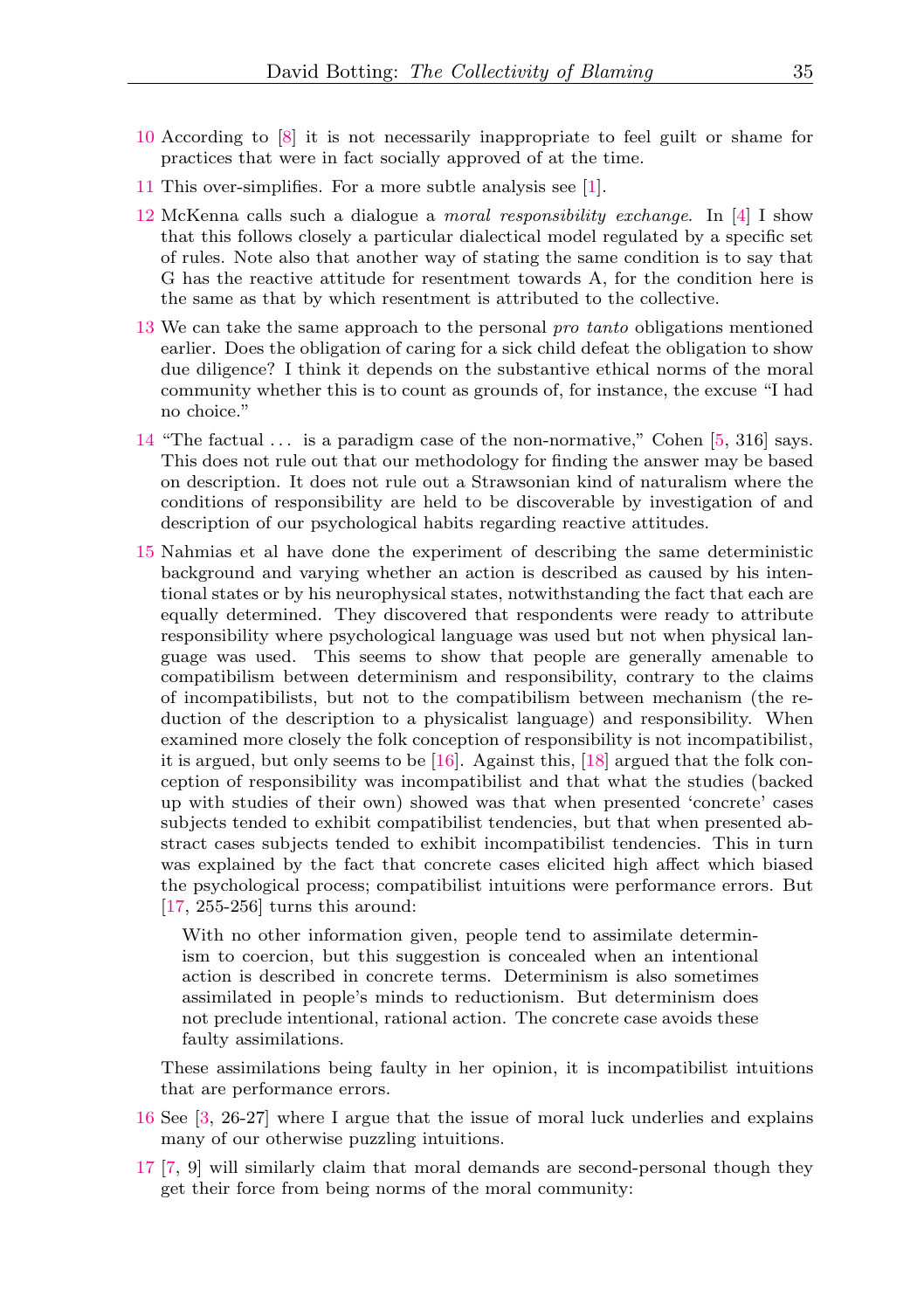I claim that to understand moral obligations as related to moral responsibility in the way we normally do, we have to see it as involving demands that are "in force" from the moral point of view, that is, from the (first-person plural) perspective of the moral community.  $\dots$  [T]his does not diminish their second-personal character, since this concerns their "demand addressing" quality.

- <span id="page-35-0"></span>[18](#page-28-0) A situation that is similar in some ways occurs when your conflicting belief is due to enculturation in a different moral community. Also, because one may belong to more than one moral community, acceptances may conflict with other acceptances as well as with personal beliefs; the reasons that would be acceptable in one community need not be acceptable in another. What would be the justifying reasons in such cases, though, are not those reasons themselves, but the fact that one has been enculturated to accept and comply with those reasons. This is a separate reason, and whether it is acceptable is a substantive issue and cannot be settled by philosophical analysis ([\[1\]](#page-36-5)).
- <span id="page-35-1"></span>[19](#page-29-0) There is a hint of circularity here. Is there an obligation to allow the accountable agent the opportunity to defend himself? If there is, as I suggested earlier, then it does not seem that this obligation can be brought about as the result of a dialogue of this kind, for this presupposes such an obligation. Here, then, I say only that the collective actually follows the rules, not that they are obliged to. One wonders whether this is strong enough, for then it is not obvious that one can be sanctioned for not following the rules of dialogue and the blame will consequently be deprived of its moral force. My preference is to see the rules of dialogue as having a moral force of their own, and this because dialogue is itself a co-operative activity in which each participant is entitled to expect certain performances from every other, and a participant cannot unilaterally break off this activity once there is de facto agreement to engage in it. My concern with this, though, is that this seems to give moral force to the rules just because they are rules, because they have been agreed to or because they are instrumental to the goal of the activity, and not because of their content as such  $-$  it seems quite possible that completely different rules might have been agreed to, and this account would give them the same moral force. What I think I would need to show is that such norms are instrumental, not to the specific goal, but to cooperation as such, or perhaps to co-operation whose goal is to resolve an issue that is "distinctively moral."
- <span id="page-35-2"></span>[20](#page-29-1) Perhaps we might offer a Watson-type argument that reactive attitudes would not have a communicative function for the morally unlucky. Watson insists that impossibility of having a communicative function is not just an instrumental justification, but I find him to be ambivalent on this point. In cases where the agent is incapable of recognizing moral reasons I think Watson is right and the justification is not instrumental, but in the case where the agent acts out of character due to stress, the inappropriateness of the reactive attitude does seem to be justified on the instrumental grounds that doing so would be pointless ([\[26\]](#page-38-2)). The morally unlucky person does not generally fail to recognize moral reasons, and so seems more like an example of the second case than the first.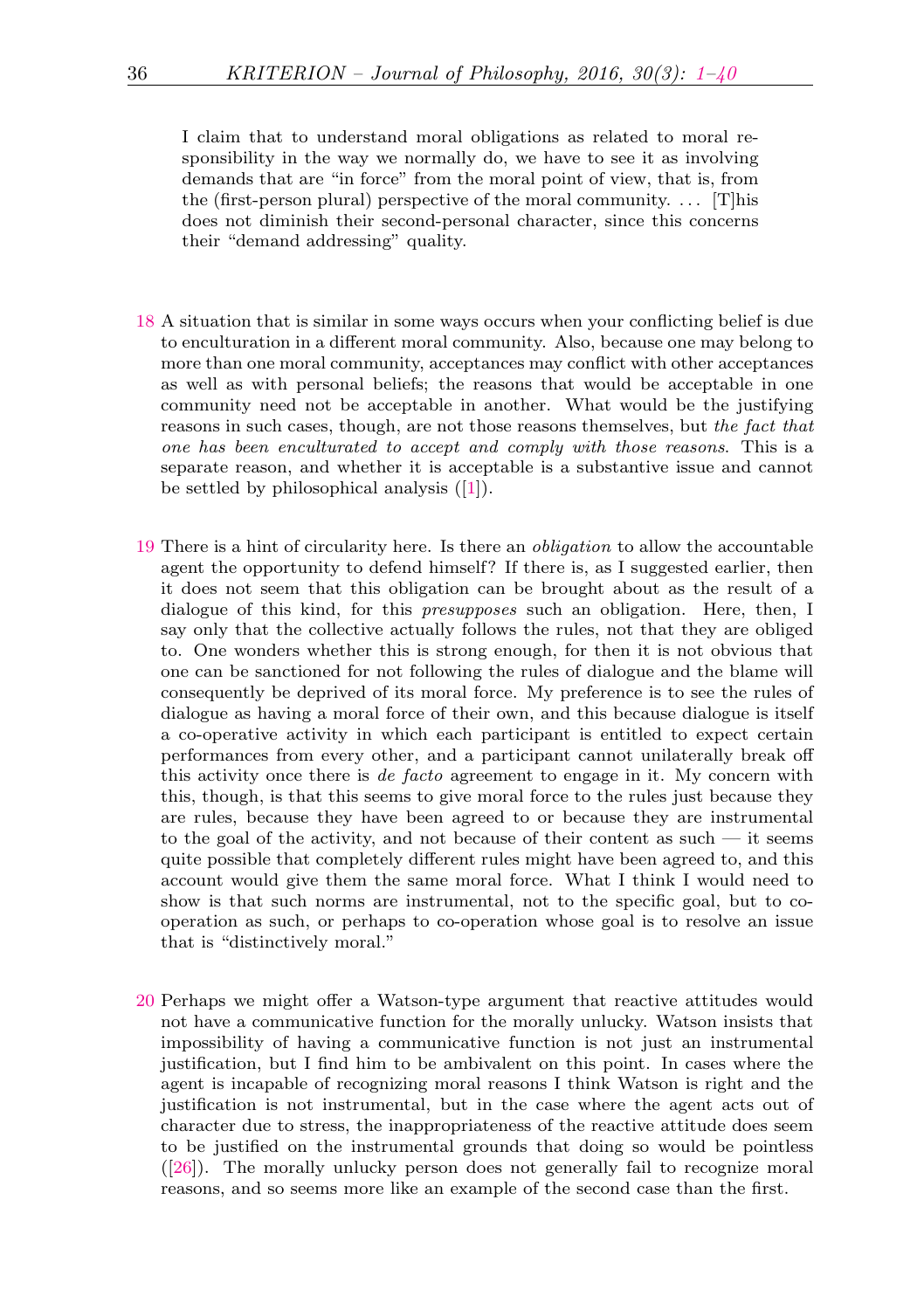David Botting ArgLab, Institute of Philosophy of Language Faculdade de Ciˆencias Sociais e Humanas Universidade Nova de Lisboa Av. de Berna,  $26 - 4^{\circ}$  Piso 1069-061 Lisboa, Portugal [<davidbotting33@yahoo.co.uk>](mailto:davidbotting33@yahoo.co.uk)

## <span id="page-36-0"></span>References

- <span id="page-36-5"></span>[1] Botting, David. (2015). Inabilities, excuses and exemptions. ethic@,  $14(1)$ , 104-127
- <span id="page-36-2"></span>[2] Botting, David. (2012). The weak collective agential autonomy thesis. Disputatio, 4 (3), 215-234
- <span id="page-36-8"></span>[3] Botting, David. (2014). Reactive commitments: reasoning dialectically about responsibility.  $Abstracta, 8(1), 15-29$
- <span id="page-36-6"></span>[4] Botting, David. (2016). A model of moral address. Revista Iberoamericana de Argumentación, 12, 1-35
- <span id="page-36-7"></span>[5] Cohen, L. Jonathan. (2002). Are there ethical reasons for being, or not being, a scientific realist? In Knowledge and Language ed. James Logue (Dordrecht: Springer, 313-322)
- <span id="page-36-1"></span>[6] Copp, David. (2007). The collective moral autonomy thesis. Journal of Social Philosophy, 38 (3), 369-388
- <span id="page-36-9"></span>[7] Darwall, Stephen. (2006). The second-person standpoint. Cambridge, Mass. and London, England: Harvard University Press
- <span id="page-36-4"></span>[8] Forrest, Peter. (2006). Collective guilt; individual shame. Midwest Studies in Philosophy, XXX, 145-153
- <span id="page-36-3"></span>[9] Gilbert, Margaret. (1997). What is it for us to intend? In Holmström-Hintikka G., & Tuomela R. (Eds.) Contemporary Action Theory vol 2: Social Action (pp. 65-85). Dordrecht/Boston/London: Kluwer Academic Publishers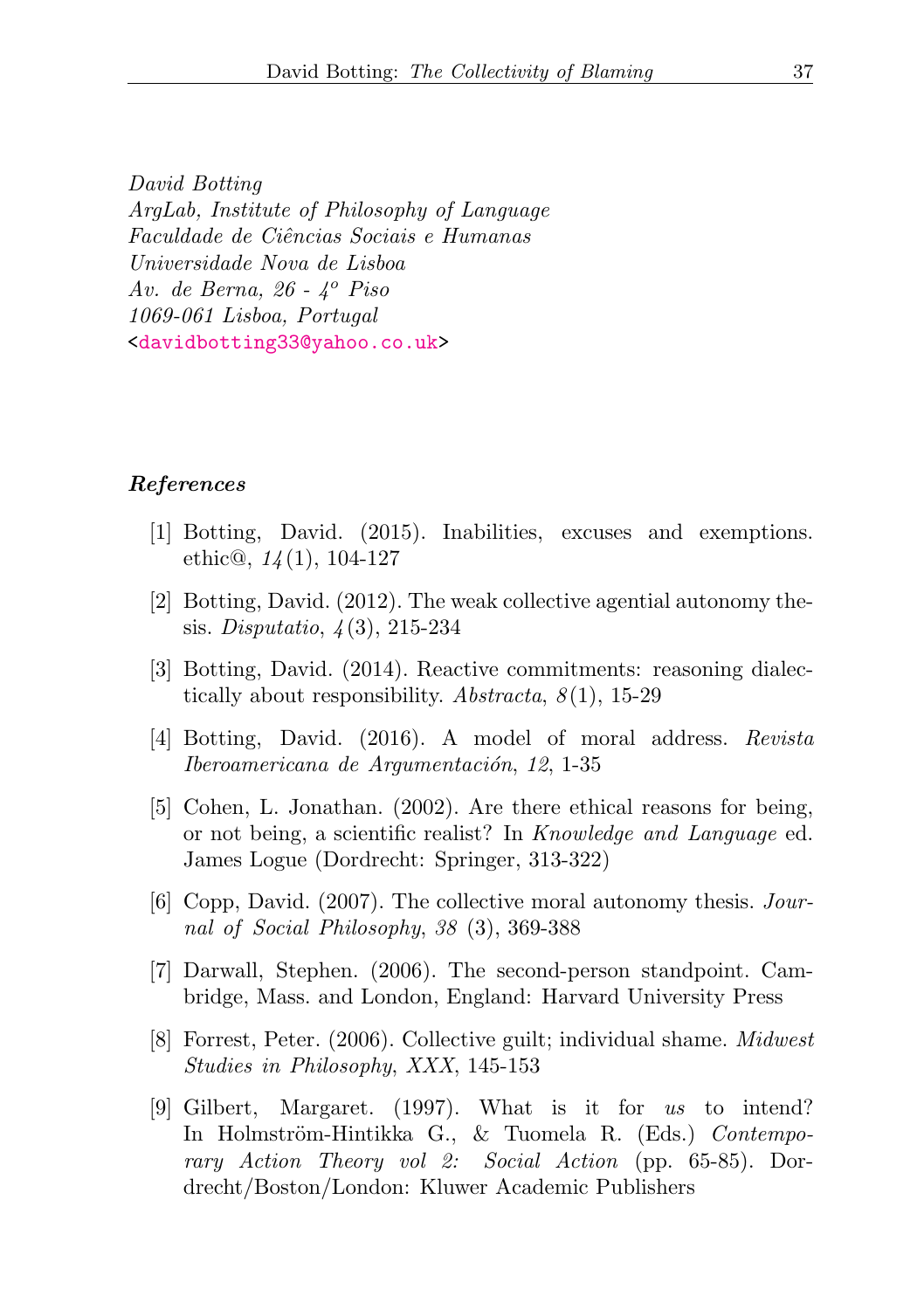- <span id="page-37-4"></span>[10] Kutz, Christopher. (2000). Acting together. Philosophy and Phenomenological Research, 61 (1), 1-31
- <span id="page-37-7"></span>[11] Libby, Heather Elizabeth. (2010). Evil perpetrators or cultural victims? An examination of the relation between cultural membership and moral responsibility. PhD diss., University of Iowa. http://ir.uiowa.edu/etd/846
- <span id="page-37-1"></span>[12] List, Christian and Pettit, Philip. (2006). Group agency and supervenience. Southern Journal of Philosophy, 44 (S1), 85-105.
- [13] McKenna, Michael. (1998). The limits of evil and the role of moral address: a defence of Strawsonian compatibilism. The Journal of Ethics, 2, 123-142
- <span id="page-37-5"></span>[14] Malcolm, Norman. (1968). The conceivability of mechanism. The Philosophical Review 77: 45-72.
- [15] Miller, Seumas. (2007). Against the collective moral autonomy thesis. Journal of Social Philosophy, 38 (3), 389-409
- <span id="page-37-8"></span>[16] Nahmias, Eddy and Coates, D. Justin and Kvaran, Trevor. (2007). Free will, responsibility and mechanism: experiments on folk intuitions. Midwest Studies in Philosophy, 31 (1), 214-242
- <span id="page-37-10"></span>[17] Nelkin, Dana. (2007). Do we have a coherent set of intuitions about responsibility? Midwest Studies in Philosophy, 31 (1), 243-259
- <span id="page-37-9"></span>[18] Nichols, Shaun and Knobe, Joshua. (2007). Moral responsibility and determinism: The cognitive science of folk intuitions. Nous, 41 (4), 663-685.
- <span id="page-37-2"></span>[19] Pettit, Philip. (2004). Groups with minds of their own. In Socializing Metaphysics ed., Frederick Schmitt. New York: Rowman and Littlefield, 167-93.
- <span id="page-37-3"></span>[20] Smith, Angela, M. (2007). On being responsible and holding responsible. The Journal of Ethics, 11, 465-484
- <span id="page-37-6"></span>[21] Sorabji, Richard. (1980). Necessity, cause and blame. Ithaca, New York: Cornell University Press
- <span id="page-37-0"></span>[22] Strawson, P. F. (2008). Freedom and resentment. In Freedom and resentment and other essays (New York: Routledge, 1-28)